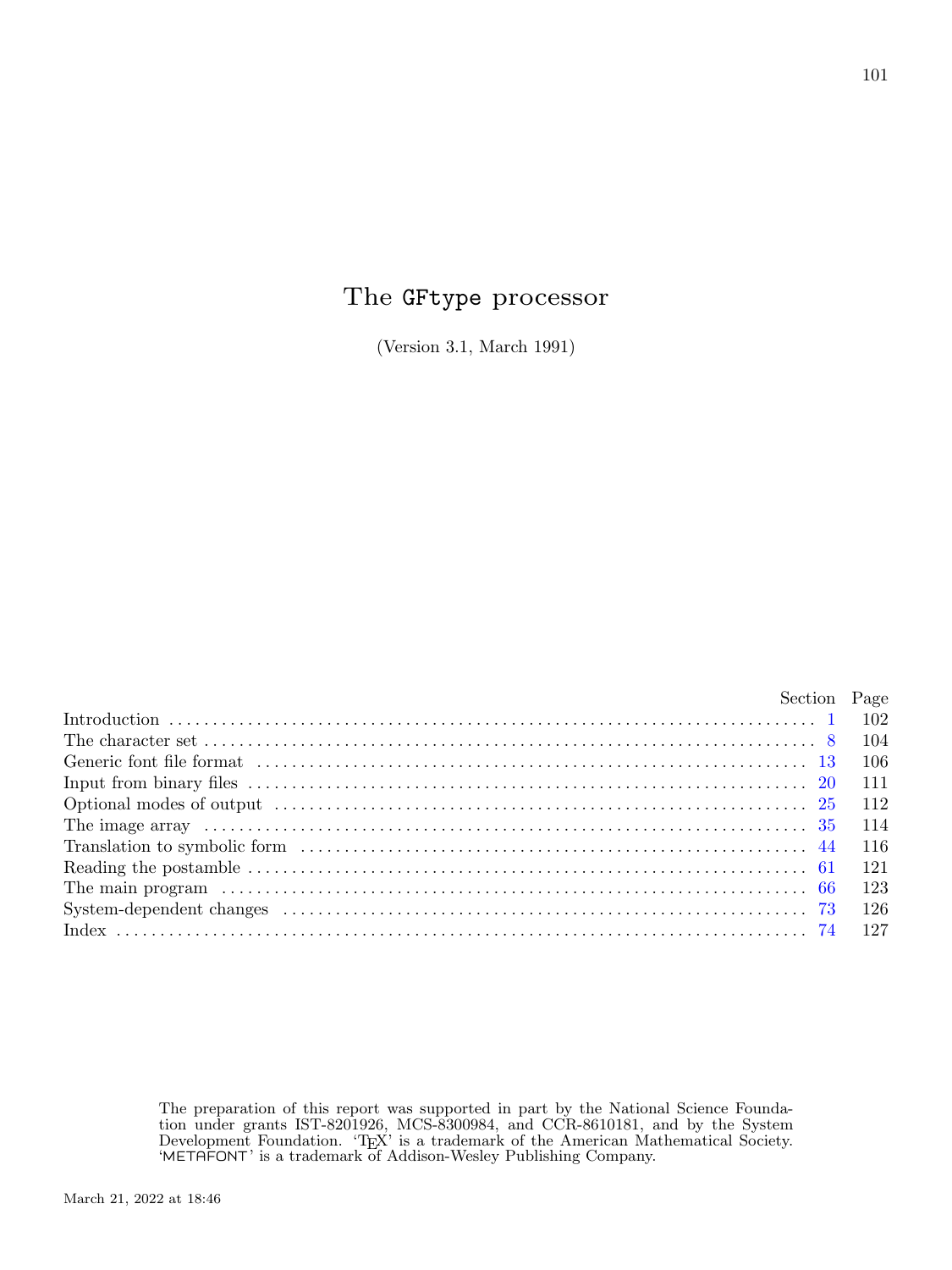<span id="page-1-0"></span>1. Introduction. The GFtype utility program reads binary generic-font ("GF") files that are produced by font compilers such as METAFONT, and converts them into symbolic form. This program has three chief purposes: (1) It can be used to look at the pixels of a font, with one pixel per character in a text file; (2) it can be used to determine whether a GF file is valid or invalid, when diagnosing compiler errors; and (3) it serves as an example of a program that reads GF files correctly, for system programmers who are developing GF-related software.

The original version of this program was written by David R. Fuchs in March, 1984. Donald E. Knuth made a few modifications later that year as METAFONT was taking shape.

The banner string defined here should be changed whenever GFtype gets modified.

define  $\text{banner} \equiv \text{`This} \sqcup \text{is} \sqcup \text{GFtype}$ ,  $\sqcup \text{Version} \sqcup 3.1'$  { printed when the program starts }

2. This program is written in standard Pascal, except where it is necessary to use extensions; for example, one extension is to use a default case as in TANGLE, WEAVE, etc. All places where nonstandard constructions are used have been listed in the index under "system dependencies."

define *othercases*  $\equiv$  *others*: { default for cases not listed explicitly } define endcases  $\equiv$  end { follows the default case in an extended case statement } format *othercases*  $\equiv$  *else* format endcases  $\equiv$  end

**3.** The binary input comes from  $gf$ -file, and the symbolic output is written on Pascal's standard *output* file. The term *print* is used instead of *write* when this program writes on *output*, so that all such output could easily be redirected if desired.

```
define print(\textbf{\#}) \equiv write(\textbf{\#})define print\_ln(F) \equiv write\_ln(F)define print\_nl \equiv write\_lnprogram GF\_type(gf\_file, output);label \langle Labels in the outer block 4\rangleconst \langle Constants in the outer block 5 \rangletype \langle Types in the outer block \langle8 \ranglevar \langle10 \rangleprocedure initialize; {this procedure gets things started properly }
     var i: integer; { loop index for initializations }
     begin print\_ln(banner);\langle11 \rangleend;
```
4. If the program has to stop prematurely, it goes to the 'final end'.

define  $\text{final-end} = 9999$  { label for the end of it all }

 $\langle$  Labels in the outer block  $4 \rangle \equiv$  $final$ :

This code is used in section 3.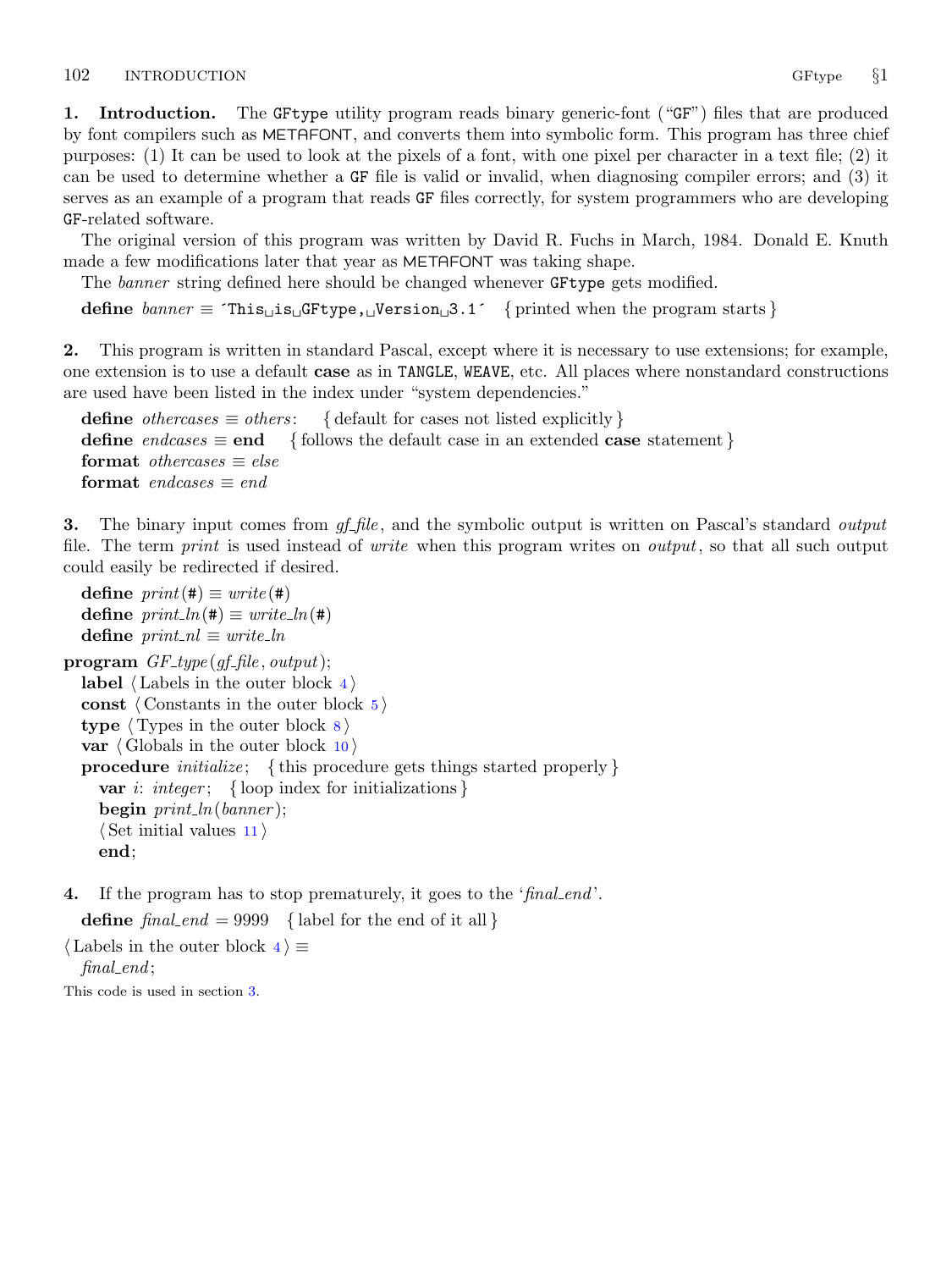<span id="page-2-0"></span>5. Four parameters can be changed at compile time to extend or reduce GFtype's capacity. Note that the total number of bits in the main *image\_array* will be

```
(max_{av} + 1) \times (max_{av} - col + 1).
```
(METAFONT's full pixel range is rarely implemented, because it would require 8 megabytes of memory.)

 $\langle$  Constants in the outer block 5 $\rangle \equiv$  $terminal\_line\_length = 150;$ { maximum number of characters input in a single line of input from the terminal } line length = 79; {  $xxx$  strings will not produce lines longer than this }  $max_{1}row = 79;$  { vertical extent of pixel image array }  $max_{c} col = 79;$  {horizontal extent of pixel image array}

This code is used in section [3](#page-1-0).

6. Here are some macros for common programming idioms.

define  $incr(\#) \equiv \# \leftarrow \# + 1$  {increase a variable by unity} define  $decr(\#) \equiv \# \leftarrow \# - 1$  { decrease a variable by unity } define  $\text{negative}(\#) \equiv \# \leftarrow -\#$  { change the sign of a variable }

7. If the GF file is badly malformed, the whole process must be aborted; GFtype will give up, after issuing an error message about the symptoms that were noticed.

Such errors might be discovered inside of subroutines inside of subroutines, so a procedure called jump out has been introduced. This procedure, which simply transfers control to the label final end at the end of the program, contains the only non-local goto statement in GFtype.

```
define abort(\#) \equivbegin print(\ulcorner \_ \lnot, \#); jump\_out;end
  define bad\_gf(\#) \equiv abort('Bad \_GF \_file:\_',\#, '!')procedure jump\_out;begin goto final_end;
  end;
```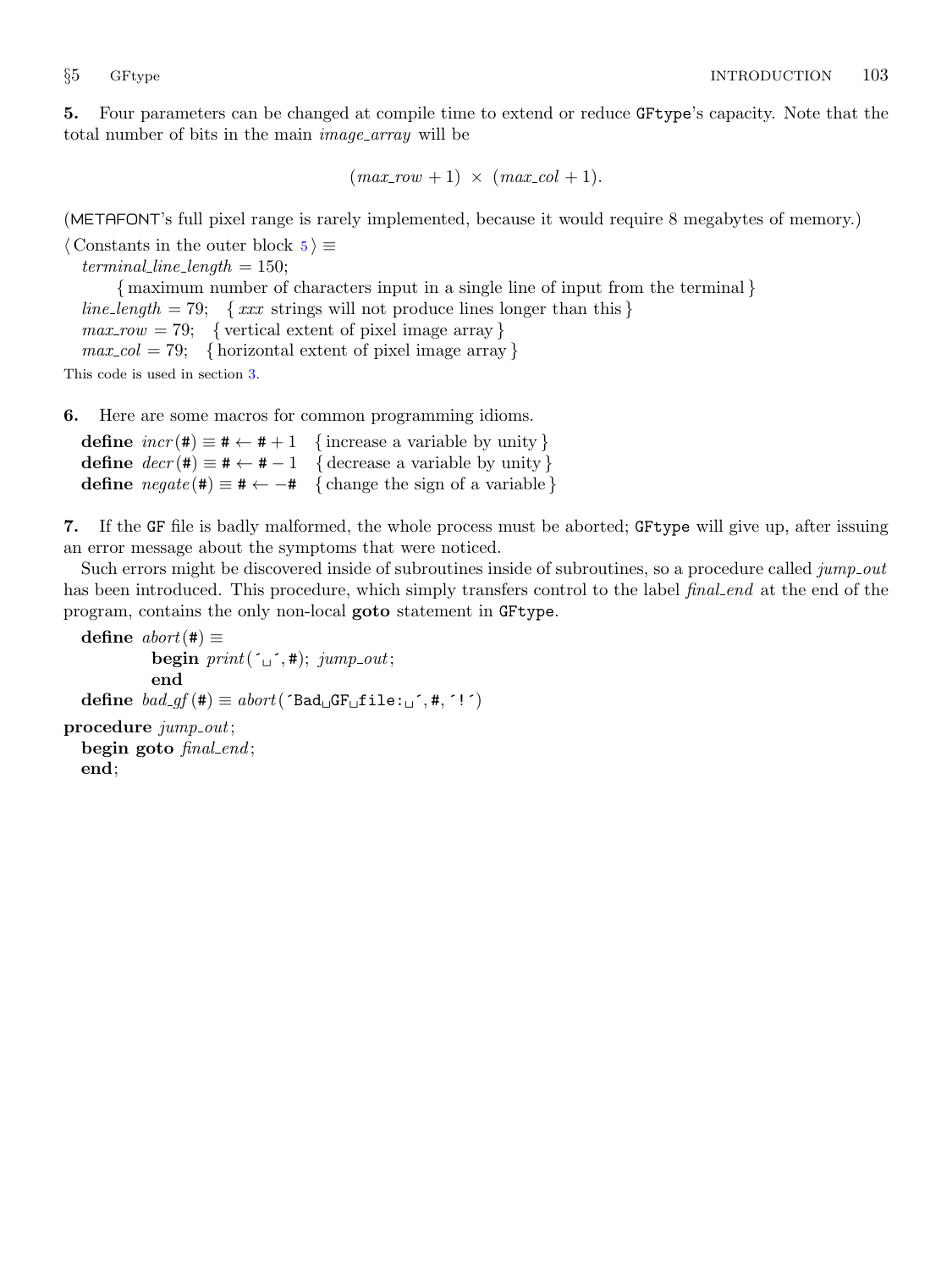<span id="page-3-0"></span>8. The character set. Like all programs written with the WEB system, GFtype can be used with any character set. But it uses ASCII code internally, because the programming for portable input-output is easier when a fixed internal code is used.

The next few sections of GFtype have therefore been copied from the analogous ones in the WEB system routines. They have been considerably simplified, since GFtype need not deal with the controversial ASCII codes less than  $\angle 40$  or greater than  $\angle 176$ . If such codes appear in the GF file, they will be printed as question marks.

 $\langle$  Types in the outer block  $\langle$   $\rangle \equiv$  $ASCII\_code = "u" ... "''';$  { a subrange of the integers } See also sections 9, [20,](#page-10-0) and [36.](#page-13-0) This code is used in section [3](#page-1-0).

9. The original Pascal compiler was designed in the late 60s, when six-bit character sets were common, so it did not make provision for lower case letters. Nowadays, of course, we need to deal with both upper and lower case alphabets in a convenient way, especially in a program like GFtype. So we shall assume that the Pascal system being used for GFtype has a character set containing at least the standard visible characters of ASCII code ("!" through "~").

Some Pascal compilers use the original name char for the data type associated with the characters in text files, while other Pascals consider *char* to be a 64-element subrange of a larger data type that has some other name. In order to accommodate this difference, we shall use the name *text<sub>-char*</sub> to stand for the data type of the characters in the output file. We shall also assume that *text char* consists of the elements  $chr(first.text\_char)$  through  $chr(last.text\_char)$ , inclusive. The following definitions should be adjusted if necessary.

define  $text_{cchar} \equiv char$  { the data type of characters in text files } define first text char = 0 { ordinal number of the smallest element of text char } define *last\_text\_char* = 127 { ordinal number of the largest element of text\_char }  $\langle$  Types in the outer block  $\langle$   $\rangle$  + $\equiv$ 

text\_file = packed file of text\_char;

10. The GFtype processor converts between ASCII code and the user's external character set by means of arrays xord and xchr that are analogous to Pascal's ord and chr functions.

 $\langle$  Globals in the outer block 10  $\rangle \equiv$ *xord*:  $array [text{\n*char*] of *ASCII-code*; {species conversion of input characters}$ xchr: **array**  $[0 \tcdot 255]$  of text charged set specifies conversion of output characters  $\}$ See also sections [21](#page-10-0), [23,](#page-10-0) [25](#page-11-0), [27](#page-11-0), [35,](#page-13-0) [37](#page-13-0), [39,](#page-13-0) [41,](#page-14-0) [46](#page-15-0), [54,](#page-18-0) [62,](#page-20-0) and [67.](#page-22-0) This code is used in section [3](#page-1-0).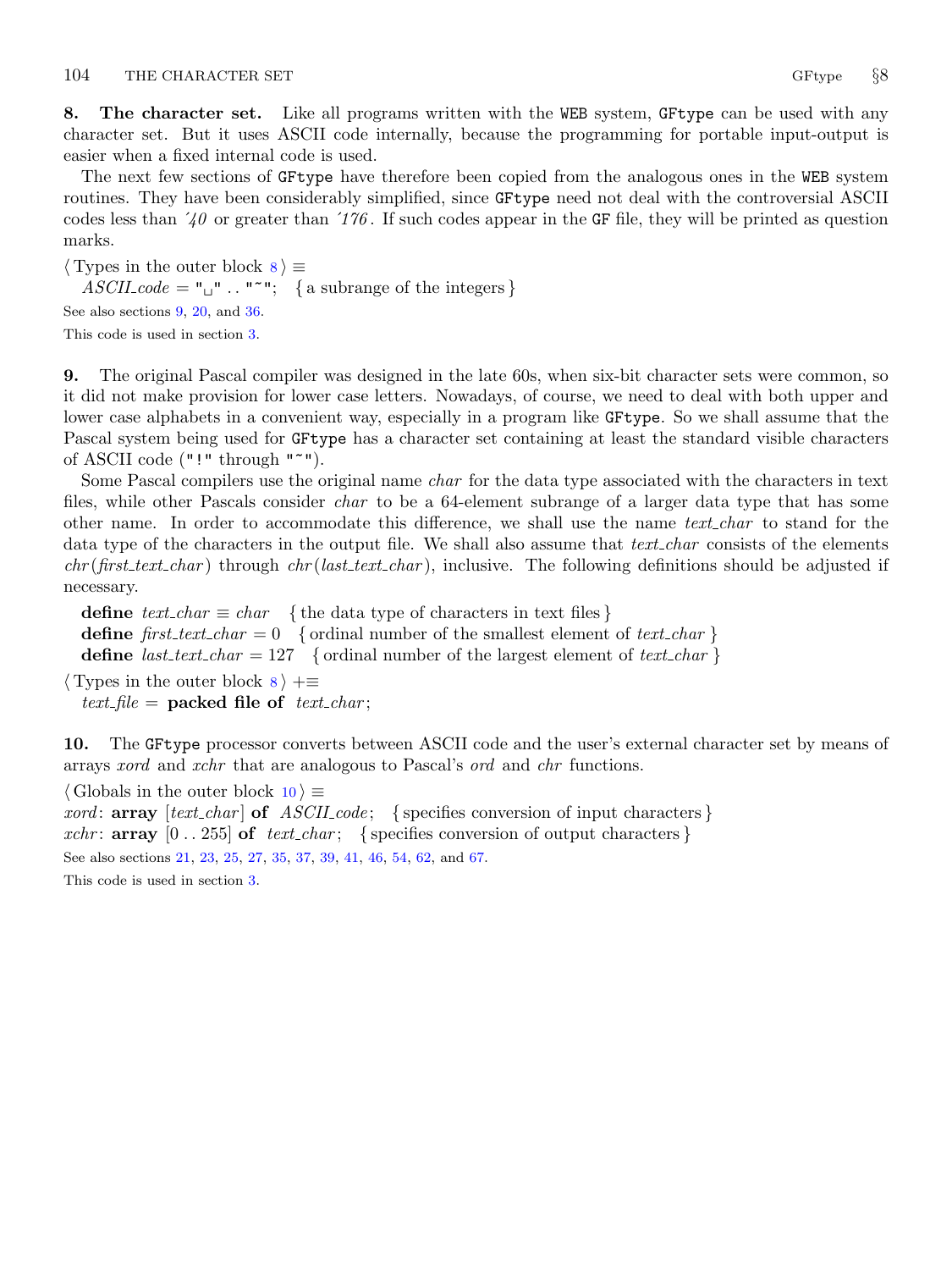<span id="page-4-0"></span>11. Under our assumption that the visible characters of standard ASCII are all present, the following assignment statements initialize the *xchr* array properly, without needing any system-dependent changes.  $\langle$  Set initial values 11  $\rangle \equiv$ 

for  $i \leftarrow 0$  to '37 do  $xchr[i] \leftarrow$  '?';  $xchr[740] \leftarrow \ulcorner_1$ ;  $xchr[74] \leftarrow \ulcorner!$ ;  $xchr[74] \leftarrow \ulcorner!$ ;  $xchr[74] \leftarrow \ulcorner*$ ;  $xchr[74] \leftarrow \ulcorner*$ ;  $xchr['45] \leftarrow \mathcal{X}$ ;  $xchr['46] \leftarrow \mathcal{X}$ ;  $xchr['47] \leftarrow \mathcal{Y}$ ;  $xchr[50] \leftarrow \checkmark$ ;  $xchr[51] \leftarrow \checkmark$ ;  $xchr[52] \leftarrow \checkmark$ ;  $xchr[53] \leftarrow \checkmark$ ;  $xchr[54] \leftarrow \checkmark$ ;  $xchr['55] \leftarrow -$ ;  $xchr['56] \leftarrow$ .;  $xchr['57] \leftarrow '$  $xchr['60] \leftarrow '0'; xchr['61] \leftarrow '1'; xchr['62] \leftarrow '2'; xchr['63] \leftarrow '3'; xchr['64] \leftarrow '4';$  $xchr['65] \leftarrow 5$ ;  $xchr['66] \leftarrow 6$ ;  $xchr['67] \leftarrow 7$ ;  $xchr[70] \leftarrow$  '8';  $xchr[71] \leftarrow$  '9';  $xchr[72] \leftarrow$  ':';  $xchr[73] \leftarrow$ '; ';  $xchr[74] \leftarrow$  '<';  $xchr['75] \leftarrow \equiv \div; xchr['76] \leftarrow \leftrightarrow \div; xchr['77] \leftarrow \div \div;$  $xchr['100] \leftarrow$   $\circ \mathbb{C}$ ;  $xchr['101] \leftarrow \mathbb{A}$ ;  $xchr['102] \leftarrow \mathbb{B}$ ;  $xchr['103] \leftarrow \mathbb{C}$ ;  $xchr['104] \leftarrow \mathbb{D}$ ;  $xchr['105] \leftarrow \text{'}E'; xchr['106] \leftarrow \text{'}F'; xchr['107] \leftarrow \text{'}G';$  $xchr['110] \leftarrow \text{`H}\text{`; } xchr['111] \leftarrow \text{`I}\text{`; } xchr['112] \leftarrow \text{`J}\text{`; } xchr['113] \leftarrow \text{`K}\text{`; } xchr['114] \leftarrow \text{`L}\text{`;}$  $xchr['115] \leftarrow \gamma' xchr['116] \leftarrow \gamma' xchr['117] \leftarrow \gamma'$ ;  $xchr['120] \leftarrow \text{'}P'; xchr['121] \leftarrow \text{'}Q'; xchr['122] \leftarrow \text{'}R'; xchr['123] \leftarrow \text{'}S'; xchr['124] \leftarrow \text{'}T';$  $xchr['125] \leftarrow \text{`U'}$ ;  $xchr['126] \leftarrow \text{`V'}$ ;  $xchr['127] \leftarrow \text{`W'}$ ;  $xchr['130] \leftarrow \text{'}X'; xchr['131] \leftarrow \text{'}Y'; xchr['132] \leftarrow \text{'}Z'; xchr['133] \leftarrow \text{'}[t'; xchr['134] \leftarrow \text{'}Y'; xchr['134] \leftarrow \text{'}Y'; xchr['135] \leftarrow \text{'}Z'; xchr['136] \leftarrow \text{'}Y'; xchr['136] \leftarrow \text{'}Y'; xchr['137] \leftarrow \text{'}Y'; xchr['138] \leftarrow \text{'}Y'; xchr['138] \leftarrow \text{'}Y'; xchr['138] \leftarrow \text{'}$  $xchr['135] \leftarrow \text{'}$ ;  $xchr['136] \leftarrow \text{'}$ ;  $xchr['137] \leftarrow \text{'}$ ;  $xchr['140] \leftarrow \cdots$ ;  $xchr['141] \leftarrow 'a$ ;  $xchr['142] \leftarrow 'b$ ;  $xchr['143] \leftarrow 'c$ ;  $xchr['144] \leftarrow 'a'$ ;  $xchr['145] \leftarrow \text{`e'}; xchr['146] \leftarrow \text{`f'}; xchr['147] \leftarrow \text{`g'};$  $xchr['150] \leftarrow \text{`h'}; xchr['151] \leftarrow \text{`i'}; xchr['152] \leftarrow \text{`j'}; xchr['153] \leftarrow \text{`k'}; xchr['154] \leftarrow \text{`1'};$  $xchr['155] \leftarrow \text{`m'}; xchr['156] \leftarrow \text{`n'}; xchr['157] \leftarrow \text{`o'};$  $xchr['160] \leftarrow \text{`p`; } xchr['161] \leftarrow \text{`q`; } xchr['162] \leftarrow \text{`r`; } xchr['163] \leftarrow \text{`s`; } xchr['164] \leftarrow \text{`t`;}$  $xchr['165] \leftarrow \text{`u'}; xchr['166] \leftarrow \text{`v'}; xchr['167] \leftarrow \text{`w'};$  $xchr['170] \leftarrow \text{'x'}; xchr['171] \leftarrow \text{'y'}; xchr['172] \leftarrow \text{'z'}; xchr['173] \leftarrow \text{'t'}; xchr['174] \leftarrow \text{'t'};$  $xchr['175] \leftarrow \text{'}$ ;  $xchr['176] \leftarrow \text{'}$ for  $i \leftarrow 777$  to 255 do  $xchr[i] \leftarrow ?$ ;

See also sections 12, [26,](#page-11-0) [47](#page-15-0), and [63.](#page-20-0) This code is used in section [3](#page-1-0).

12. The following system-independent code makes the *xord* array contain a suitable inverse to the information in xchr.

 $\langle$  Set initial values 11  $\rangle$  +≡

for  $i \leftarrow$  first\_text\_char to last\_text\_char do xord  $[chr(i)] \leftarrow '40$ ; for  $i \leftarrow$  " $\sqcup$ " to "<sup>\*</sup>" do xord [xchr[i]  $\leftarrow i$ ;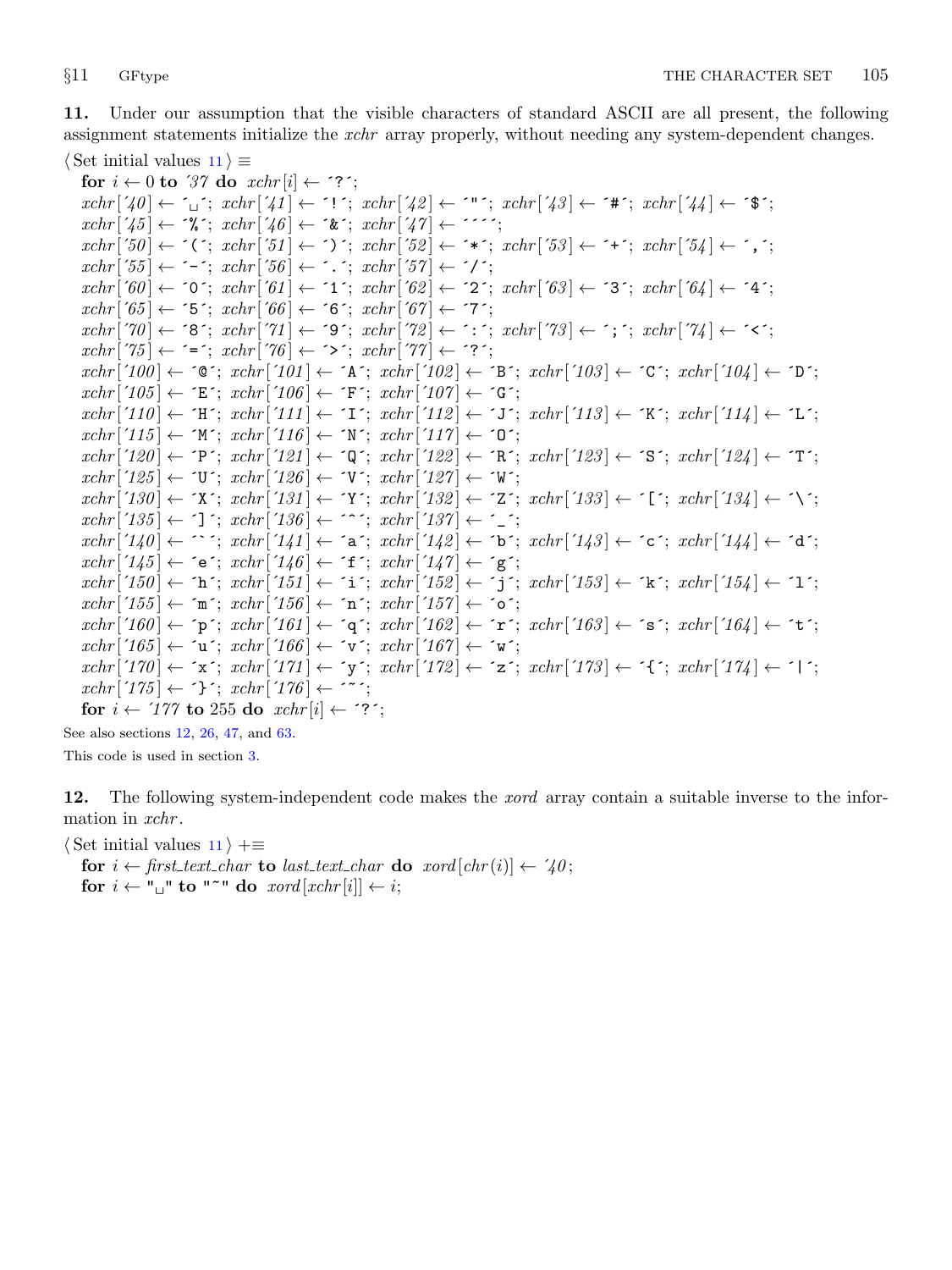<span id="page-5-0"></span>13. Generic font file format. The most important output produced by a typical run of METAFONT is the "generic font" (GF) file that specifies the bit patterns of the characters that have been drawn. The term generic indicates that this file format doesn't match the conventions of any name-brand manufacturer; but it is easy to convert GF files to the special format required by almost all digital phototypesetting equipment. There's a strong analogy between the DVI files written by T<sub>F</sub>X and the GF files written by METAFONT; and, in fact, the file formats have a lot in common. It is therefore not surprising that GFtype is identical in many respects to the DVItype program.

A GF file is a stream of 8-bit bytes that may be regarded as a series of commands in a machine-like language. The first byte of each command is the operation code, and this code is followed by zero or more bytes that provide parameters to the command. The parameters themselves may consist of several consecutive bytes; for example, the 'boc' (beginning of character) command has six parameters, each of which is four bytes long. Parameters are usually regarded as nonnegative integers; but four-byte-long parameters can be either positive or negative, hence they range in value from  $-2^{31}$  to  $2^{31} - 1$ . As in TFM files, numbers that occupy more than one byte position appear in BigEndian order, and negative numbers appear in two's complement notation.

A GF file consists of a "preamble," followed by a sequence of one or more "characters," followed by a "postamble." The preamble is simply a *pre* command, with its parameters that introduce the file; this must come first. Each "character" consists of a boc command, followed by any number of other commands that specify "black" pixels, followed by an eoc command. The characters appear in the order that METAFONT generated them. If we ignore no-op commands (which are allowed between any two commands in the file), each eoc command is immediately followed by a boc command, or by a post command; in the latter case, there are no more characters in the file, and the remaining bytes form the postamble. Further details about the postamble will be explained later.

Some parameters in GF commands are "pointers." These are four-byte quantities that give the location number of some other byte in the file; the first file byte is number 0, then comes number 1, and so on.

14. The GF format is intended to be both compact and easily interpreted by a machine. Compactness is achieved by making most of the information relative instead of absolute. When a GF-reading program reads the commands for a character, it keeps track of two quantities: (a) the current column number,  $m$ ; and (b) the current row number, n. These are 32-bit signed integers, although most actual font formats produced from GF files will need to curtail this vast range because of practical limitations. (METAFONT output will never allow  $|m|$  or  $|n|$  to get extremely large, but the GF format tries to be more general.)

How do GF's row and column numbers correspond to the conventions of T<sub>F</sub>X and METAFONT? Well, the "reference point" of a character, in TEX's view, is considered to be at the lower left corner of the pixel in row 0 and column 0. This point is the intersection of the baseline with the left edge of the type; it corresponds to location  $(0, 0)$  in METAFONT programs. Thus the pixel in GF row 0 and column 0 is METAFONT's unit square, comprising the region of the plane whose coordinates both lie between 0 and 1. The pixel in GF row n and column m consists of the points whose METAFONT coordinates  $(x, y)$  satisfy  $m \leq x \leq m + 1$ and  $n \leq y \leq n+1$ . Negative values of m and x correspond to columns of pixels left of the reference point; negative values of  $n$  and  $y$  correspond to rows of pixels below the baseline.

Besides m and n, there's also a third aspect of the current state, namely the *paint switch*, which is always either *black* or *white*. Each *paint* command advances  $m$  by a specified amount  $d$ , and blackens the intervening pixels if paint\_switch = black; then the paint\_switch changes to the opposite state.  $GF$ 's commands are designed so that  $m$  will never decrease within a row, and  $n$  will never increase within a character; hence there is no way to whiten a pixel that has been blackened.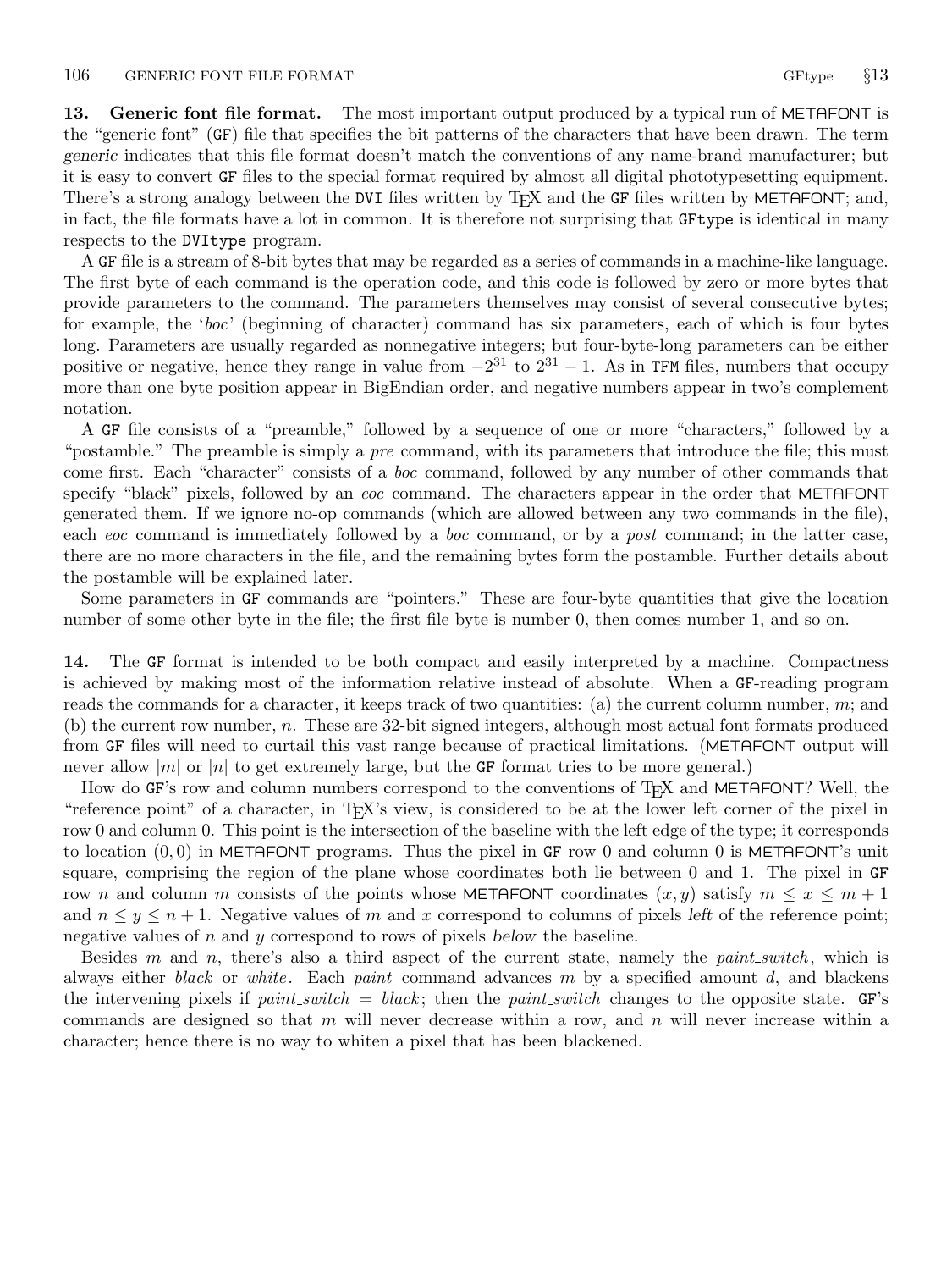<span id="page-6-0"></span>15. Here is a list of all the commands that may appear in a GF file. Each command is specified by its symbolic name  $(e.g., boc)$ , its opcode byte  $(e.g., 67)$ , and its parameters (if any). The parameters are followed by a bracketed number telling how many bytes they occupy; for example, ' $d[2]$ ' means that parameter d is two bytes long.

- paint 0 0. This is a paint command with  $d = 0$ ; it does nothing but change the paint switch from black to white or vice versa.
- paint 1 through paint  $63$  (opcodes 1 to 63). These are paint commands with  $d = 1$  to 63, defined as follows: If paint switch = black, blacken d pixels of the current row n, in columns m through  $m + d - 1$ inclusive. Then, in any case, complement the  $paint\_switch$  and advance  $m$  by  $d$ .
- paint1 64 d[1]. This is a paint command with a specified value of d; METAFONT uses it to paint when  $64 \leq d < 256$ .
- paint 2 65 d[2]. Same as paint 1, but d can be as high as 65535.
- paint3 66 d[3]. Same as paint1, but d can be as high as  $2^{24} 1$ . METAFONT never needs this command, and it is hard to imagine anybody making practical use of it; surely a more compact encoding will be desirable when characters can be this large. But the command is there, anyway, just in case.
- boc 67 c[4]  $p[4]$   $min_m[4]$   $max_m[4]$   $min_n[4]$   $max_n[4]$   $max_n[4]$ . Beginning of a character: Here c is the character code, and p points to the previous character beginning (if any) for characters having this code number modulo 256. (The pointer p is  $-1$  if there was no prior character with an equivalent code.) The values of registers m and n defined by the instructions that follow for this character must satisfy  $min_m \le m \le max_m$  and  $min_n \le n \le max_n$ . (The values of  $max_m$  and  $min_n$  need not be the tightest bounds possible.) When a GF-reading program sees a *boc*, it can use  $min_m$ ,  $max_m$ ,  $min_n$ , and  $max_n$  to initialize the bounds of an array. Then it sets  $m \leftarrow min_m$ ,  $n \leftarrow max_n$ , and  $paint\_switch \leftarrow white$ .
- boc1 68 c[1] del\_m[1] max\_m[1] del\_n[1] max\_n[1]. Same as boc, but p is assumed to be −1; also del\_m =  $max_{m} - min_{m}$  and  $del_{m} = max_{m} - min_{m}$  are given instead of  $min_{m}$  and  $min_{m}$ . The one-byte parameters must be between 0 and 255, inclusive. (This abbreviated boc saves 19 bytes per character, in common cases.)
- eoc 69. End of character: All pixels blackened so far constitute the pattern for this character. In particular, a completely blank character might have eoc immediately following boc.
- skip0 70. Decrease n by 1 and set  $m \leftarrow min_m$ , paint switch  $\leftarrow$  white. (This finishes one row and begins another, ready to whiten the leftmost pixel in the new row.)
- skip1 71 d[1]. Decrease n by  $d+1$ , set  $m \leftarrow min_{m}$ , and set paint switch  $\leftarrow$  white. This is a way to produce d all-white rows.
- skip2 72 d[2]. Same as  $skip1$ , but d can be as large as 65535.
- skip3 73 d[3]. Same as skip1, but d can be as large as  $2^{24} 1$ . METAFONT obviously never needs this command.
- new row 0 74. Decrease n by 1 and set  $m \leftarrow min_{m}$ , paint switch  $\leftarrow black$ . (This finishes one row and begins another, ready to blacken the leftmost pixel in the new row.)
- new row 1 through new row 164 (opcodes 75 to 238). Same as new row 0, but with  $m \leftarrow min_{m} + 1$ through  $min_m + 164$ , respectively.
- xxx1 239 k[1] x[k]. This command is undefined in general; it functions as a  $(k + 2)$ -byte no-op unless special GF-reading programs are being used. METAFONT generates xxx commands when encountering a special string; this occurs in the GF file only between characters, after the preamble, and before the postamble. However, xxx commands might appear within characters, in GF files generated by other processors. It is recommended that  $x$  be a string having the form of a keyword followed by possible parameters relevant to that keyword.
- *xxx2* 240 k[2] *x*[k]. Like *xxx1*, but  $0 \le k < 65536$ .
- xxx3 241 k[3] x[k]. Like xxx1, but  $0 \le k < 2^{24}$ . METAFONT uses this when sending a **special** string whose length exceeds 255.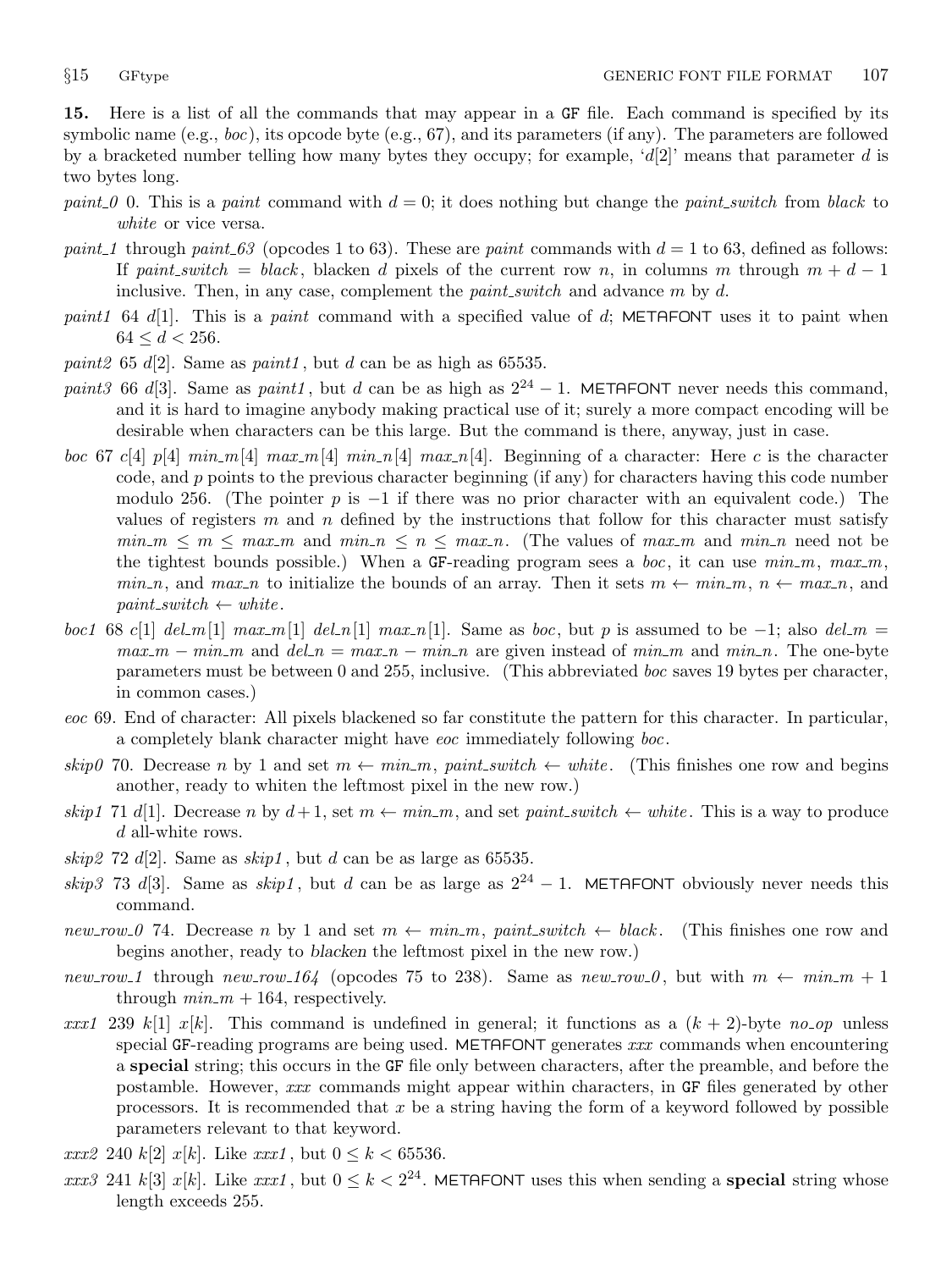<span id="page-7-0"></span> $xxx/4$  242 k[4] x[k]. Like xxx1, but k can be ridiculously large; k mustn't be negative.

- yyy 243 y[4]. This command is undefined in general; it functions as a 5-byte no op unless special GF-reading programs are being used. METAFONT puts *scaled* numbers into yyy's, as a result of **numspecial** commands; the intent is to provide numeric parameters to xxx commands that immediately precede.
- no op 244. No operation, do nothing. Any number of no op's may occur between GF commands, but a no op cannot be inserted between a command and its parameters or between two parameters.
- *char loc* 245 c[1]  $dx$  [4]  $dy$  [4]  $w$  [4]  $p$  [4]. This command will appear only in the postamble, which will be explained shortly.
- *char loc0* 246 c[1]  $dm[1]$  w[4] p[4]. Same as *char loc*, except that dy is assumed to be zero, and the value of dx is taken to be  $65536 * dm$ , where  $0 \leq dm < 256$ .
- pre 247 i[1] k[1]  $x[k]$ . Beginning of the preamble; this must come at the very beginning of the file. Parameter i is an identifying number for GF format, currently 131. The other information is merely commentary; it is not given special interpretation like  $xxx$  commands are. (Note that  $xxx$  commands may immediately follow the preamble, before the first boc.)
- post 248. Beginning of the postamble, see below.
- post post 249. Ending of the postamble, see below.
- Commands 250–255 are undefined at the present time.

define  $gf_id\_byte = 131$  { identifies the kind of GF files described here }

16. Here are the opcodes that GFtype actually refers to.

define  $paint_0 = 0$  { beginning of the *paint* commands } define  $paint1 = 64$  {move right a given number of columns, then black  $\leftrightarrow$  white } define  $boc = 67$  { beginning of a character } **define**  $boc1 = 68$  { abbreviated  $boc$  } **define**  $eoc = 69$  {end of a character} define  $skip0 = 70$  { skip no blank rows } define  $skip_1 = 71$  { skip over blank rows } define  $new_{1} = 74$  {move down one row and then right} define  $xxx1 = 239$  { for special strings } define  $yyy = 243$  { for numspecial numbers } define  $no\_op = 244$  { no operation } define  $char\_loc = 245$  { character locators in the postamble } define  $pre = 247$  { preamble } define  $post = 248$  { postamble beginning } define  $post\_post = 249$  { postamble ending } define undefined\_commands  $\equiv 250, 251, 252, 253, 254, 255$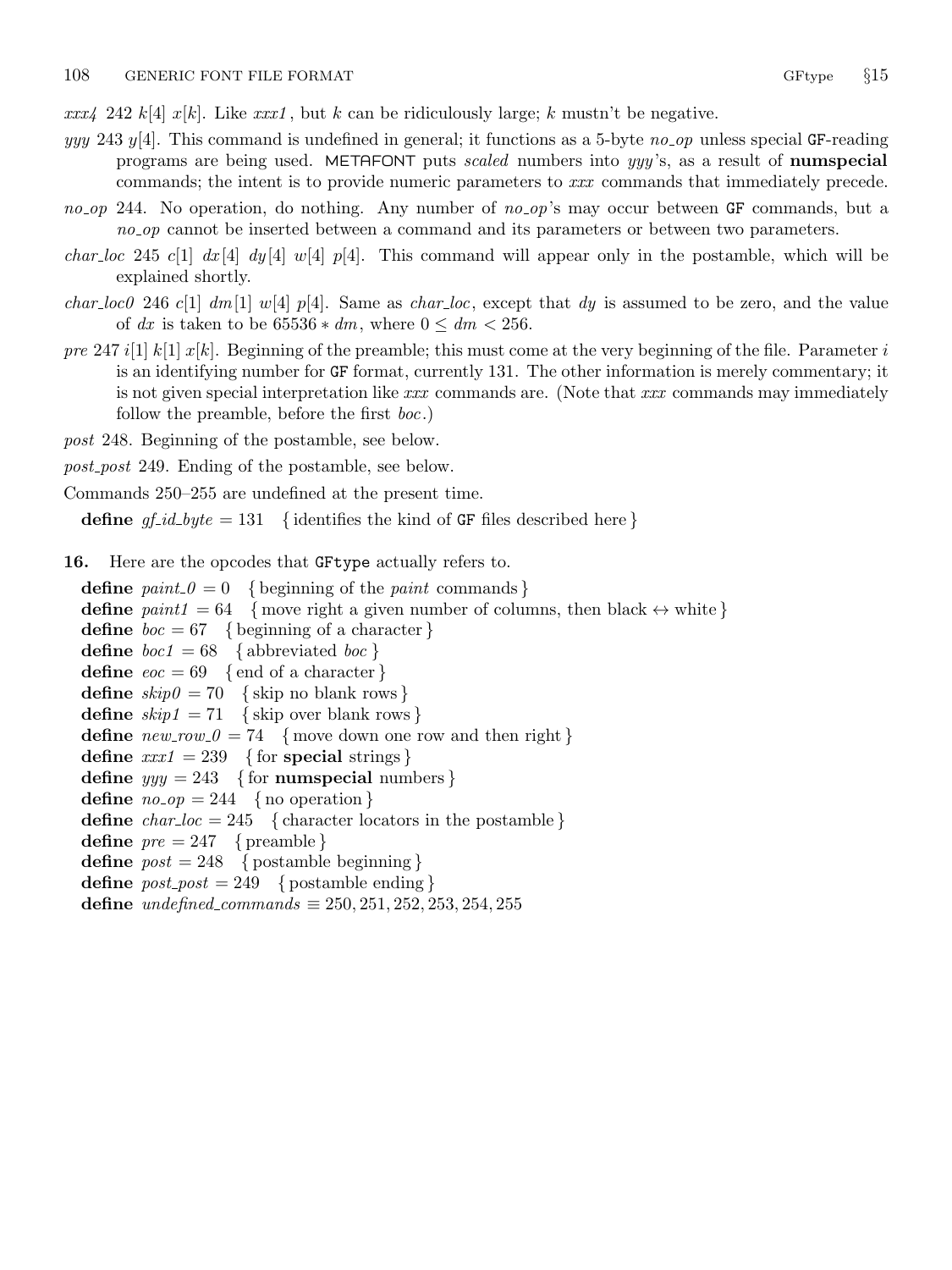<span id="page-8-0"></span>17. The last character in a GF file is followed by '*post*'; this command introduces the postamble, which summarizes important facts that METAFONT has accumulated. The postamble has the form

> post p[4] ds [4] cs [4] hppp [4] vppp [4] min\_m [4] max\_m [4] min\_n [4] max\_n [4]  $\langle$  character locators $\rangle$ post\_post q[4] i[1]  $223$ 's[ $\geq 4$ ]

Here  $p$  is a pointer to the byte following the final *eoc* in the file (or to the byte following the preamble, if there are no characters); it can be used to locate the beginning of xxx commands that might have preceded the postamble. The ds and cs parameters give the design size and check sum, respectively, which are exactly the values put into the header of any TFM file that shares information with this GF file. Parameters hppp and *vppp* are the ratios of pixels per point, horizontally and vertically, expressed as *scaled* integers (i.e., multiplied by  $2^{16}$ ); they can be used to correlate the font with specific device resolutions, magnifications, and "at sizes." Then come  $min_m$ ,  $max_m$ ,  $min_n$ , and  $max_n$ , which bound the values that registers m and n assume in all characters in this GF file. (These bounds need not be the best possible;  $max_m$  and  $min\_n$  may, on the other hand, be tighter than the similar bounds in *boc* commands. For example, some character may have  $min \ n = -100$  in its boc, but it might turn out that n never gets lower than  $-50$  in any character; then  $min_n$  can have any value  $\leq -50$ . If there are no characters in the file, it's possible to have  $min_m > max_m$  and/or  $min_n > max_n$ .

18. Character locators are introduced by *char-loc* commands, which specify a character residue c, character escapements  $(dx, dy)$ , a character width w, and a pointer p to the beginning of that character. (If two or more characters have the same code c modulo 256, only the last will be indicated; the others can be located by following backpointers. Characters whose codes differ by a multiple of 256 are assumed to share the same font metric information, hence the TFM file contains only residues of character codes modulo 256. This convention is intended for oriental languages, when there are many character shapes but few distinct widths.)

The character escapements  $(dx, dy)$  are the values of METAFONT's **chardx** and **chardy** parameters; they are in units of scaled pixels; i.e., dx is in horizontal pixel units times  $2^{16}$ , and dy is in vertical pixel units times  $2^{16}$ . This is the intended amount of displacement after typesetting the character; for DVI files, dy should be zero, but other document file formats allow nonzero vertical escapement.

The character width  $w$  duplicates the information in the TFM file; it is  $2^{20}$  times the ratio of the true width to the font's design size.

The backpointer p points to the character's boc, or to the first of a sequence of consecutive xxx or yyy or no op commands that immediately precede the boc, if such commands exist; such "special" commands essentially belong to the characters, while the special commands after the final character belong to the postamble (i.e., to the font as a whole). This convention about p applies also to the backpointers in boc commands, even though it wasn't explained in the description of boc.

Pointer p might be  $-1$  if the character exists in the TFM file but not in the GF file. This unusual situation can arise in METAFONT output if the user had *proofing*  $\lt 0$  when the character was being shipped out, but then made *proofing*  $\geq 0$  in order to get a GF file.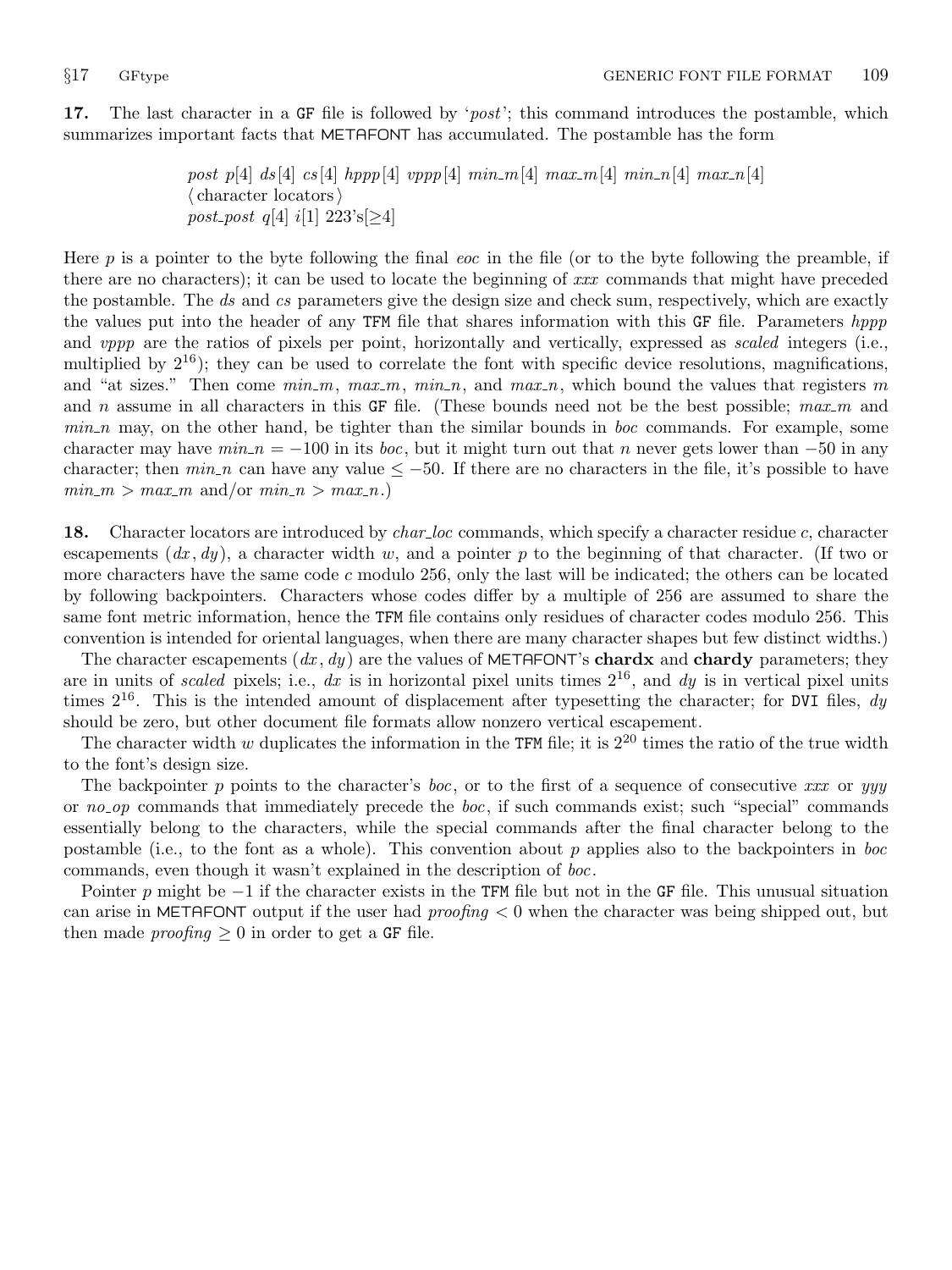<span id="page-9-0"></span>19. The last part of the postamble, following the *post-post* byte that signifies the end of the character locators, contains  $q$ , a pointer to the *post* command that started the postamble. An identification byte,  $i$ , comes next; this currently equals 131, as in the preamble.

The i byte is followed by four or more bytes that are all equal to the decimal number 223 (i.e.,  $\tilde{\mathbf{p}}$ F in hexadecimal). METAFONT puts out four to seven of these trailing bytes, until the total length of the file is a multiple of four bytes, since this works out best on machines that pack four bytes per word; but any number of 223's is allowed, as long as there are at least four of them. In effect, 223 is a sort of signature that is added at the very end.

This curious way to finish off a GF file makes it feasible for GF-reading programs to find the postamble first, on most computers, even though METAFONT wants to write the postamble last. Most operating systems permit random access to individual words or bytes of a file, so the GF reader can start at the end and skip backwards over the 223's until finding the identification byte. Then it can back up four bytes, read q, and move to byte q of the file. This byte should, of course, contain the value 248 (*post*); now the postamble can be read, so the GF reader can discover all the information needed for individual characters.

Unfortunately, however, standard Pascal does not include the ability to access a random position in a file, or even to determine the length of a file. Almost all systems nowadays provide the necessary capabilities, so GF format has been designed to work most efficiently with modern operating systems. But if GF files have to be processed under the restrictions of standard Pascal, one can simply read them from front to back. This will be adequate for most applications. However, the postamble-first approach would facilitate a program that merges two GF files, replacing data from one that is overridden by corresponding data in the other.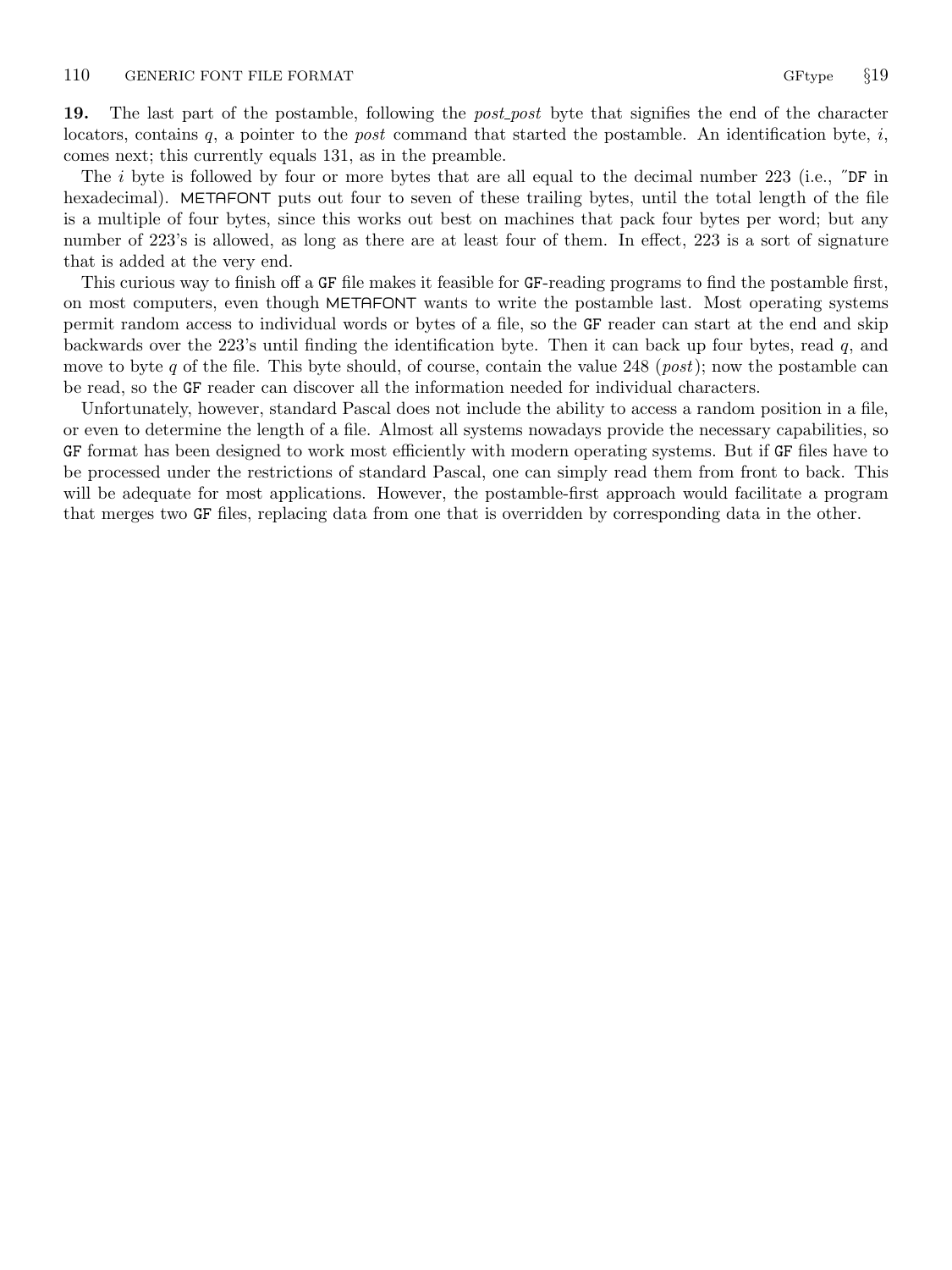<span id="page-10-0"></span>20. Input from binary files. We have seen that a GF file is a sequence of 8-bit bytes. The bytes appear physically in what is called a 'packed file of 0 . . 255' in Pascal lingo.

Packing is system dependent, and many Pascal systems fail to implement such files in a sensible way (at least, from the viewpoint of producing good production software). For example, some systems treat all byte-oriented files as text, looking for end-of-line marks and such things. Therefore some system-dependent code is often needed to deal with binary files, even though most of the program in this section of GFtype is written in standard Pascal.

We shall stick to simple Pascal in this program, for reasons of clarity, even if such simplicity is sometimes unrealistic.

 $\langle$  Types in the outer block  $\langle$   $\rangle$  +=  $\text{eight\_bits} = 0$ . 255; {unsigned one-byte quantity} byte file = **packed file of** eight bits; { files that contain binary data }

21. The program deals with one binary file variable: *gf\_file* is the main input file that we are translating into symbolic form.

 $\langle$  Globals in the outer block [10](#page-3-0)  $\rangle$  + $\equiv$ gf-file: byte-file; {the stuff we are GF typing}

22. To prepare this file for input, we reset it.

**procedure** *open\_gf\_file*; { prepares to read packed bytes in  $gf$ \_file } **begin** reset(gf-file); cur\_loc  $\leftarrow$  0; end;

23. If you looked carefully at the preceding code, you probably asked, "What is *cur-loc*?" Good question. It's a global variable that holds the number of the byte about to be read next from  $gf$ -file.

 $\langle$  Globals in the outer block [10](#page-3-0)  $\rangle$  +≡

*cur loc: integer*; { where we are about to look, in  $gf$ -file }

**24.** We shall use a set of simple functions to read the next byte or bytes from  $gf$ -file. There are four possibilities, each of which is treated as a separate function in order to minimize the overhead for subroutine calls.

function get byte: integer; { returns the next byte, unsigned } var  $b$ : eight\_bits; begin if  $\text{eof}(\text{qf}\text{-file})$  then  $\text{qet}\text{-}\text{byte} \leftarrow 0$ else begin  $read(gf_{\textit{file}}, b);$   $incr(var_{\textit{loc}});$   $get_{\textit{byte}} \leftarrow b;$ end; end; **function** get\_two\_bytes: integer; { returns the next two bytes, unsigned } var  $a, b: \text{ eight\_bits};$ **begin** read (gf\_file, a); read (gf\_file, b); cur\_loc  $\leftarrow$  cur\_loc + 2; get\_two\_bytes  $\leftarrow$  a  $*$  256 + b; end; **function** get three bytes: integer; { returns the next three bytes, unsigned } var  $a, b, c$ : eight\_bits; **begin** read (gf-file, a); read (gf-file, b); read (gf-file, c); cur-loc  $\leftarrow$  cur-loc + 3;  $get\_three\_bytes \leftarrow (a * 256 + b) * 256 + c;$ end; function  $signed\_quad$ : integer; { returns the next four bytes, signed } var  $a, b, c, d$ : eight\_bits; **begin** read (gf-file, a); read (gf-file, b); read (gf-file, c); read (gf-file, d); cur loc  $\leftarrow$  cur loc + 4; if  $a < 128$  then signed quad ←  $((a * 256 + b) * 256 + c) * 256 + d$ else signed\_quad  $\leftarrow (((a - 256) * 256 + b) * 256 + c) * 256 + d;$ end;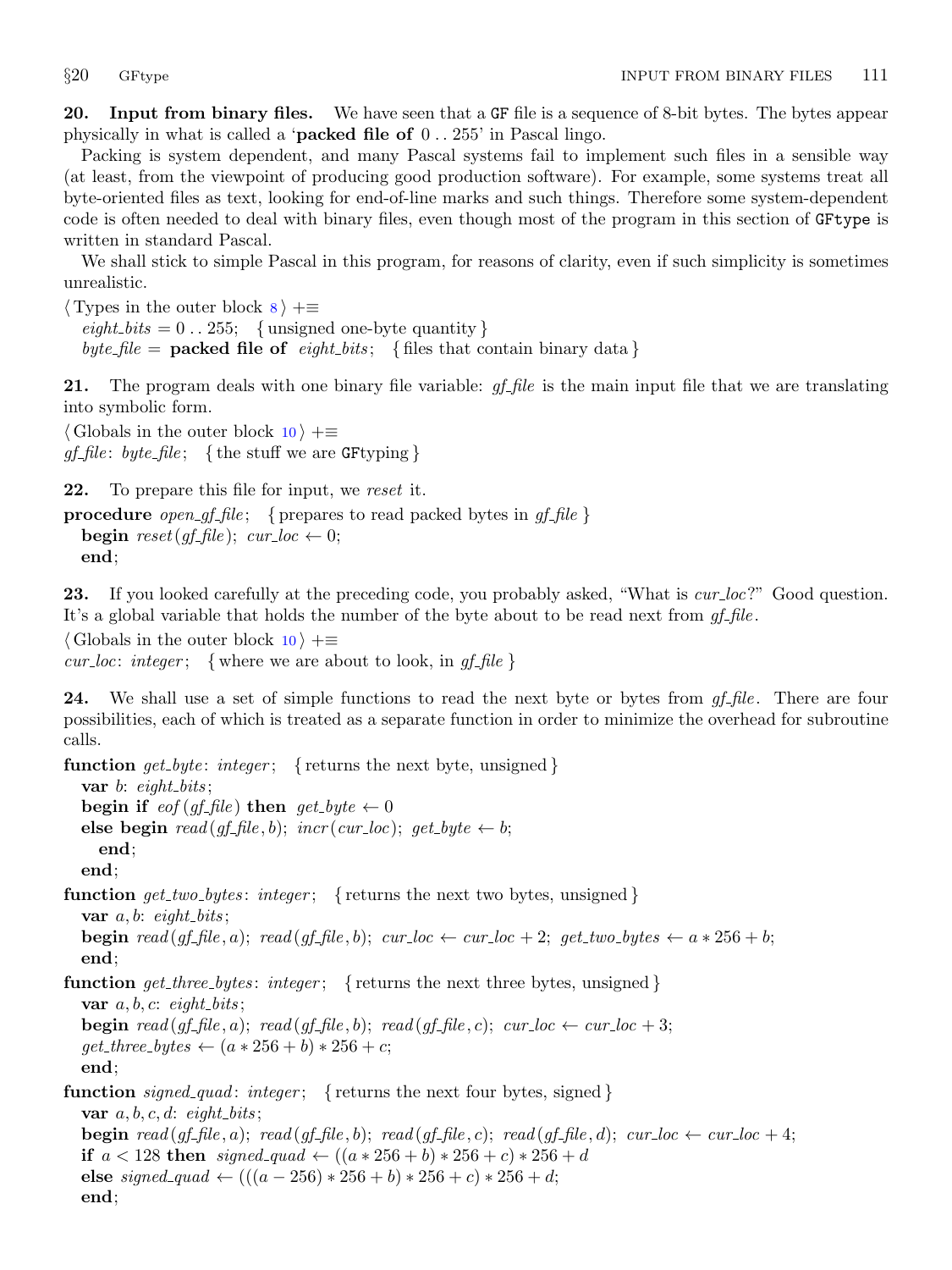<span id="page-11-0"></span>25. Optional modes of output. GFtype will print different quantities of information based on some options that the user must specify: We set *wants mnemonics* if the user wants to see a mnemonic dump of the GF file; and we set wants pixels if the user wants to see a pixel image of each character.

When GFtype begins, it engages the user in a brief dialog so that the options will be specified. This part of GFtype requires nonstandard Pascal constructions to handle the online interaction; so it may be preferable in some cases to omit the dialog and simply to produce the maximum possible output  $(wants_mn$ emonics = wants pixels = true). On other hand, the necessary system-dependent routines are not complicated, so they can be introduced without terrible trauma.

 $\langle$  Globals in the outer block [10](#page-3-0)  $\rangle$  +≡ wants\_mnemonics: boolean; { controls mnemonic output } wants pixels : boolean; { controls pixel output }

26.  $\langle$  Set initial values [11](#page-4-0)  $\rangle$  +≡  $wants$ -mnemonics  $\leftarrow true$ ; wants-pixels  $\leftarrow true$ ;

27. The *input ln* routine waits for the user to type a line at his or her terminal; then it puts ASCII-code equivalents for the characters on that line into the *buffer* array. The term in file is used for terminal input, and *term\_out* for terminal output.

 $\langle$  Globals in the outer block [10](#page-3-0)  $\rangle$  +≡ buffer:  $array [0..terminal-line_length]$  of  $ASCII_code;$ term in: text file; {the terminal, considered as an input file} term out: text file; {the terminal, considered as an output file}

28. Since the terminal is being used for both input and output, some systems need a special routine to make sure that the user can see a prompt message before waiting for input based on that message. (Otherwise the message may just be sitting in a hidden buffer somewhere, and the user will have no idea what the program is waiting for.) We shall invoke a system-dependent subroutine *update\_terminal* in order to avoid this problem.

**define**  $update\_terminal \equiv break(term.out)$  {empty the terminal output buffer }

29. During the dialog, extensions of GFtype might treat the first blank space in a line as the end of that line. Therefore *input ln* makes sure that there is always at least one blank space in  $buffer$ .

(This routine is more complex than the present implementation needs, but it has been copied from DVItype so that system-dependent changes that worked before will work again.)

**procedure** input ln; {inputs a line from the terminal}

```
var k: 0... terminal_line_length;
begin update_terminal; reset(term_in);if eoln(term_in) then read\_ln(term_in);
k \leftarrow 0:
while (k < terminal\_line\_length) \land \neg eoln(term\_in) do
   begin buffer [k] \leftarrow x \text{ord}[\text{term}_i, \text{in} \text{cr}(k); \text{get}(\text{term}_i, \text{in});
   end;
\mathit{buffer}[k] \leftarrow "[]";end;
```
30. This is humdrum.

```
function lower\text{-}asify(c : ASCII\text{-}code): ASCII\text{-}code;begin if (c \geq \text{``A''}) \wedge (c \leq \text{``Z''}) then lower\text{--}casify \leftarrow c + \text{``a''} - \text{``A''}else lower_casify \leftarrow c;
   end;
```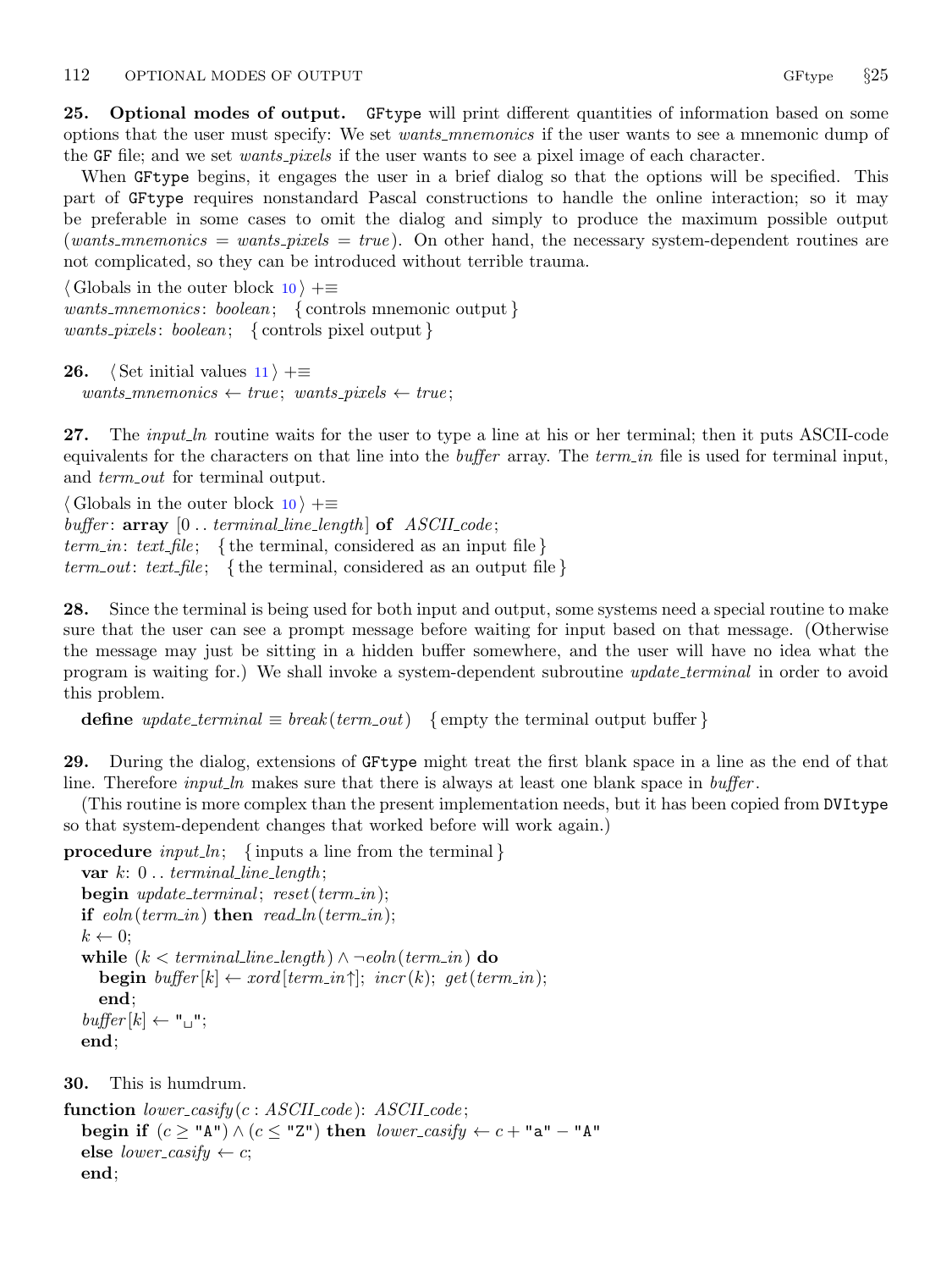<span id="page-12-0"></span>31. The selected options are put into global variables by the dialog procedure, which is called just as GFtype begins.

procedure dialog;

label 1, 2; **begin** rewrite (term out); { prepare the terminal for output }  $write\_ln(term\_out, banner);$  $\langle$  Determine whether the user *wants\_mnemonics* 32 $\rangle$ ;  $\langle$  Determine whether the user *wants\_pixels* 33 $\rangle$ ;  $\langle$  Print all the selected options 34 $\rangle$ ; end;

**32.**  $\langle$  Determine whether the user wants mnemonics  $32 \rangle \equiv$ 

1:  $write(term.out, 'Mnemonic<sub>u</sub>output?_{u}(default=no, u?_{u}for<sub>u</sub>help):<sub>u</sub>'); input<sub>u</sub>$  $buffer[0] \leftarrow lower\_{\text{cavity}} (buffer[0]);$ if buffer  $[0]$  ≠ "?" then wants mnemonics ←  $(b$ uffer  $[0] = "y") \vee (buffer [0] = "1") \vee (buffer [0] = "t")$ else begin  $write(term\_out, \text{Type}_1 Y_{\sqcup} for \sqcup complete\_listing,$ ;  $write\_ln(term\_out, \lceil_{\text{uN}} \rceil$  for errors/images only. (); goto 1; end

This code is used in section 31.

**33.**  $\langle$  Determine whether the user wants pixels 33  $\rangle \equiv$ 

2:  $write(term\_out, 'pixel\_output? \cup (default = yes, \cup ? \cup for\_help): \cup')$ ;  $input\_ln;$  $buffer[0] \leftarrow lower\_{\text{c}}(buffer[0])$ ; if  $buffer[0] \neq$  "?" then wants\_pixels ← (buffer $[0] = "y") \vee (buffer [0] = "1") \vee (buffer [0] = "t") \vee (buffer [0] = "u")$ else begin  $write(term.out, \text{Type_UY_Uto_Ulist_U} characters \text{upictorially}');$  $write\_ln(term\_out, \lceil_{\text{with}} \cdot \rceil^* s, \lceil_{\text{in}} \cdot \text{with\_t} \cdot \text{in} \cdot s, \lceil_{\text{in}} \cdot \text{with\_t} \cdot \text{with\_t} \cdot s, \lceil_{\text{in}} \cdot \text{in} \cdot s, \lceil_{\text{in}} \cdot \text{in} \cdot s \rceil, \lceil_{\text{in}} \cdot \text{in} \cdot s \rceil, \lceil_{\text{in}} \cdot \text{in} \cdot s \rceil, \lceil_{\text{in}} \cdot \text{in} \cdot s \rceil, \lceil_{\text{in}} \cdot \text{in} \cdot s \rceil$ end

This code is used in section 31.

34. After the dialog is over, we print the options so that the user can see what GFtype thought was specified.

```
\langle Print all the selected options 34 \rangle \equivprint('Options
selected:
Mnemonic

coutput

<sub>1</sub>-
<sub>1</sub><sup>-</sup>);
  if wants_mnemonics then print('true') else print('false');print(';<sub>\sqcup</sub>pixel\sqcupoutput\sqcup=\sqcup');
  if wants_pixels then print('true') else print('false');print\_ln(\cdot, \cdot)
```
This code is used in section 31.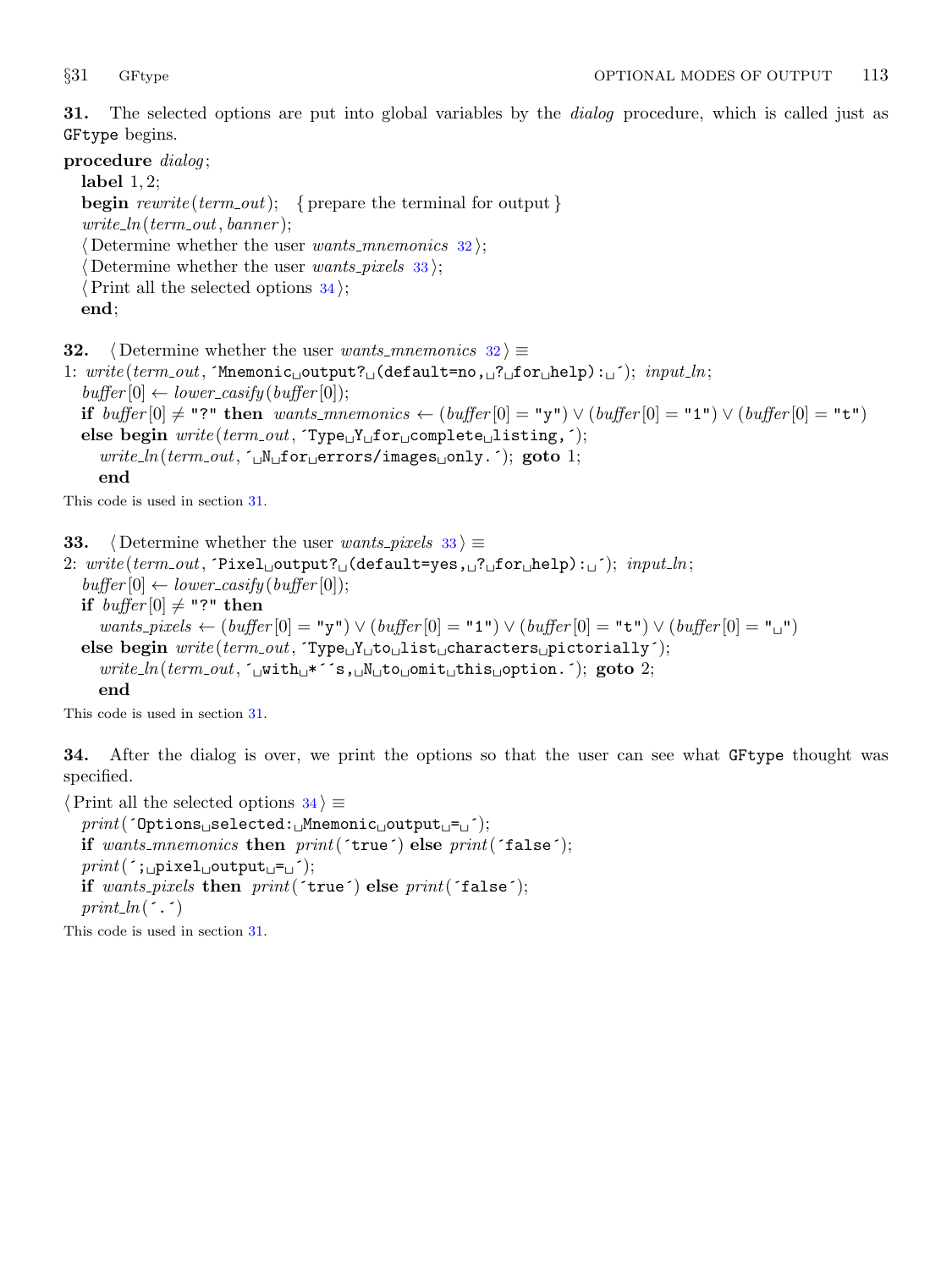<span id="page-13-0"></span>**35. The image array.** The definition of GF files refers to two registers,  $m$  and  $n$ , which hold integer column and row numbers. We actually keep the values  $m' = m - min$  and  $n' = max n - n$  instead, so that our internal image array always has  $m, n \geq 0$ . We also need to remember *paint switch*, whose value is either *black* or *white*.

 $\langle$  Globals in the outer block [10](#page-3-0)  $\rangle$  +≡ m, n: integer; { current state values, modified by  $min_m$  and  $max_n$ } paint\_switch: pixel;

36. We'll need a big array of pixels to hold the character image. Each pixel should be represented as a single bit in order to save space. Some systems may prefer the following definitions, while others may do better using the boolean type and boolean constants.

define white  $= 0 \{$  could also be false } define  $black = 1$  { could also be *true* }  $\langle$  Types in the outer block [8](#page-3-0)  $\rangle$  +≡  $pixel = white \dots black; \{ could also be boolean \}$ 

37. In order to allow different systems to change the *image* array easily from row-major order to columnmajor order (or vice versa), or to transpose it top and bottom or left and right, we declare and access it as follows.

define  $image \equiv image\_array[m,n]$  $\langle$  Globals in the outer block [10](#page-3-0)  $\rangle$  +≡ *image\_array*: **packed array**  $[0 \t ... \t max_{col}, 0 \t ... \t max_{row}]$  of pixel;

**38.** A boc command has parameters  $min_m$ ,  $max_m$ ,  $min_n$ , and  $max_n$  that define a rectangular subarray in which the pixels of the current character must lie. The program here computes limits on GFtype's modified m and n variables, and clears the resulting subarray to all  $white$ .

(There may be a faster way to clear a subarray on particular systems, using nonstandard extensions of Pascal.)

```
\langle Clear the image 38 \rangle \equivbegin max\_subcol \leftarrow max\_m\_stated - min\_m\_stated - 1;if max\_subcol > max\_col then max\_subcol \leftarrow max_{col};max\_subrow \leftarrow max\_n\_stated - min\_n\_stated;if max\_subrow > max_{row} then max\_subrow \leftarrow max_{row};
  n \leftarrow 0:
  while n \leq max\_subrow do
     begin m \leftarrow 0;
     while m \leq max\_subcol do
        begin image \leftarrow white; incr(m);
        end;
     incr(n);end;
  end
This code is used in section 71.
```
**39.**  $\langle$  Globals in the outer block  $10 \rangle + \equiv$  $10 \rangle + \equiv$  $max\_subrow, max\_subcol: integer;$  {size of current subarray of interest}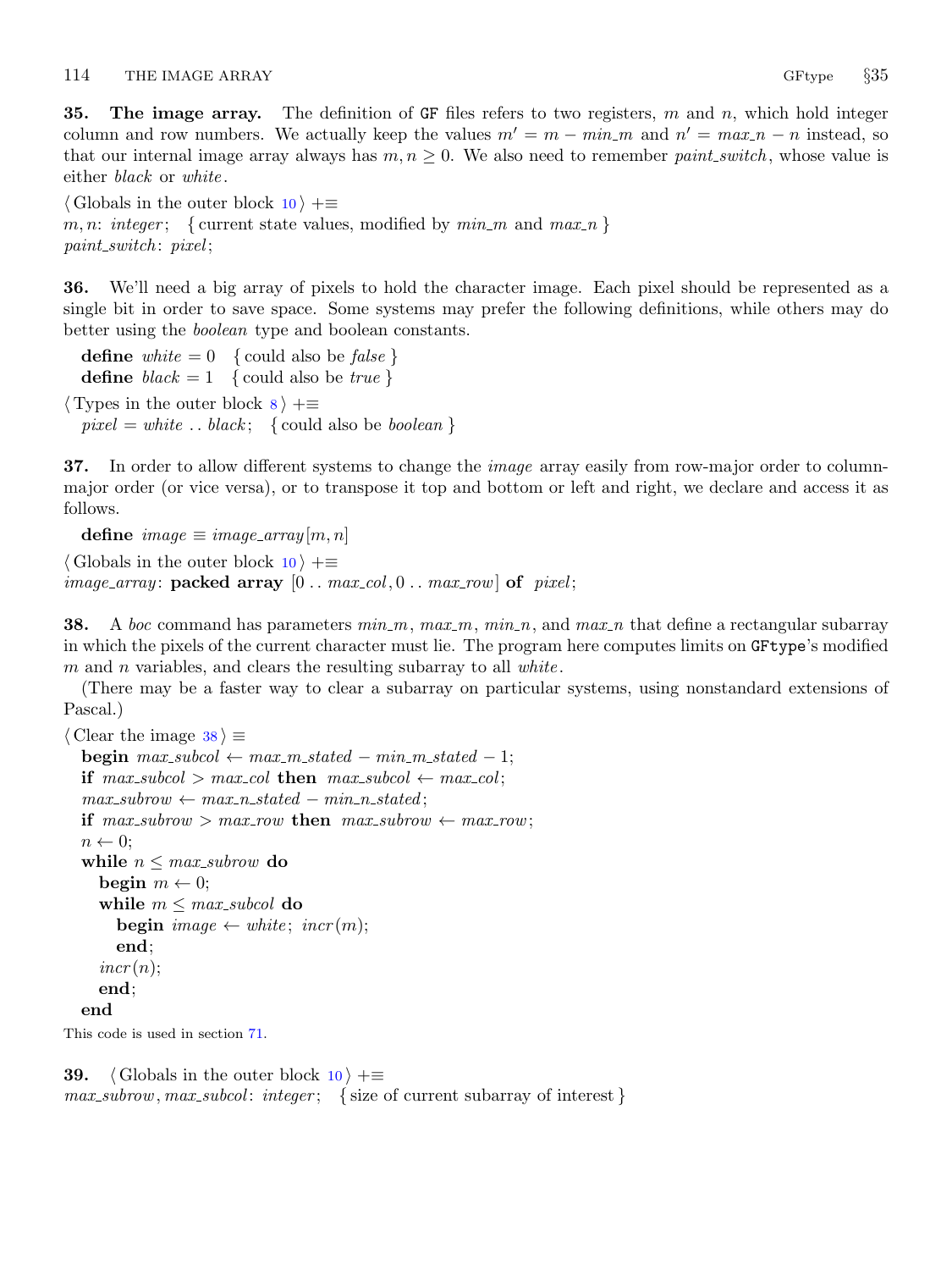<span id="page-14-0"></span>**40.** As we paint the pixels of a character, we will record its actual boundaries in variables  $max_m\_observed$ and max n observed. Then the following routine will be called on to output the image, using blanks for white and asterisks for black. Blanks are emitted only when they are followed by nonblanks, in order to conserve space in the output. Further compaction could be achieved on many systems by using tab marks.

An integer variable b will be declared for use in counting blanks.

 $\langle$  Print the image 40  $\rangle \equiv$ 

**begin**  $\langle$  Compare the subarray boundaries with the observed boundaries  $42$ ;

if  $max\_subcol \geq 0$  then { there was at least one paint command}

 $\langle$  Print asterisk patterns for rows 0 to *max\_subrow* 43  $\rangle$ 

else  $print\_ln($  (The<sub> $\cup$ </sub>character $\cup$ is $\cup$ entirely $\cup$ blank.)  $^{\prime}$ );

end

This code is used in section [69](#page-22-0).

41.  $\langle$  Globals in the outer block [10](#page-3-0)  $\rangle$  +=

 $min_m. stated, max_m. stated, min_n. stated, max_n. stated: integer; \{bounds, stated in the GF file\}$  $max_m\_observed, max_n\_observed: integer;$  {bounds on  $(m', n')$  actually observed when painting}  $min_m_overall, max_m_overall, min_n_overall, max_n_overall;$ 

{ bounds observed in the entire file so far }

42. If the given character is substantially smaller than the boc command predicted, we don't want to bother to output rows and columns that are all blank.

 $\langle$  Compare the subarray boundaries with the observed boundaries  $42 \rangle \equiv$ 

- if  $(max_m\_observed > max_{col}) \vee (max_n\_observed > max_{row})$  then  $print\_ln($  (The<sub>u</sub>character<sub>u</sub>is<sub>u</sub>too<sub>u</sub>large<sub>u</sub>to<sub>u</sub>be<sub>u</sub>displayed<sub>u</sub>in<sub>u</sub>full.)<sup>'</sup>);
- if  $max\_subcol > max\_m\_observed$  then  $max\_subcol \leftarrow max\_m\_observed;$
- if  $max\_subrow > max\_n\_observed$  then  $max\_subrow \leftarrow max\_n\_observed;$

This code is used in section 40.

```
43. \langle Print asterisk patterns for rows 0 to max subrow 43 \rangle \equivbegin print\_ln(\cdot.\cdot-This
pixel\cdot's
plower
left
corner
signat
(\cdot, min\_m\_stated : 1, \cdot, \cdot,
        max_n stated + 1:1,') in METAFONT coordinates'); n \leftarrow 0;while n \leq max\_subrow do
     begin m \leftarrow 0; b \leftarrow 0;
     while m \leq max\_subcol do
        begin if image = white then incr(b)
        else begin while b > 0 do
              begin print(\ulcorner \square \urcorner); decr(b);
              end;
           print(\rightarrow\rightarrow\rightarrow);
           end;
        incr(m);end;
     print_nl; \text{incr}(n);end;
  print\_ln(\cdot.<--This pixel\cdot's upper uleft corner us usuat (\cdot, min\_m\_stated : 1, \cdot, \cdot)
        max\_n\_stated - max\_subrow : 1, ^{\frown} \text{un\_METAFONT}\_\text{c} coordinates^{\frown};end
```
This code is used in section 40.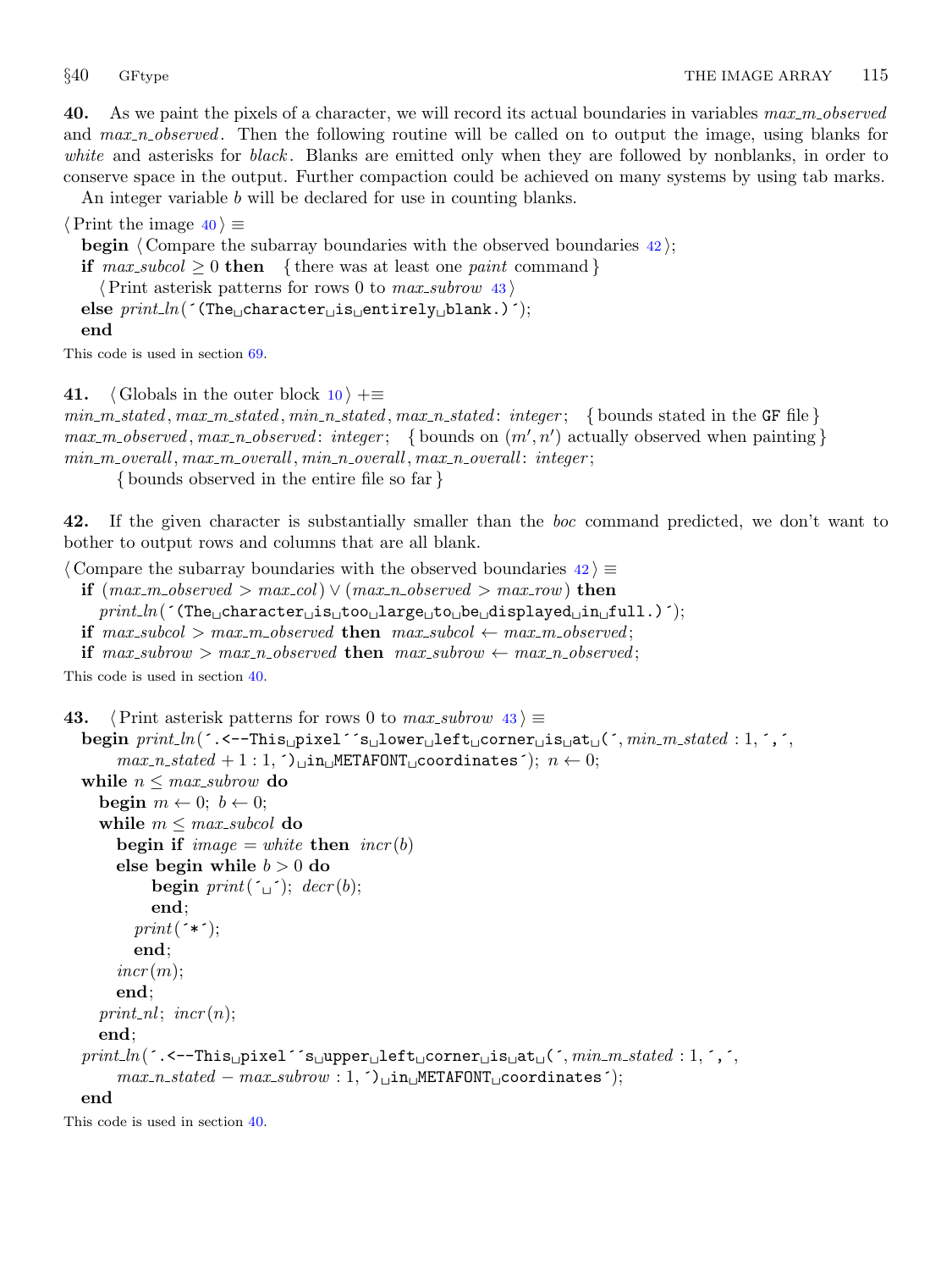<span id="page-15-0"></span>44. Translation to symbolic form. The main work of GF type is accomplished by the  $do_{char}$  procedure, which produces the output for an entire character, assuming that the *boc* command for that character has already been processed. This procedure is essentially an interpretive routine that reads and acts on the GF commands.

45. We steal the following routine from METAFONT.

```
define unity \equiv 200000 \{2^{16}, \text{ represents } 1.00000\}procedure print_scaled (s : integer); { prints a scaled number, rounded to five digits }
  var delta: integer; { amount of allowable inaccuracy}
  begin if s < 0 then
     begin print(\text{`–`}); negate(s); { print the sign, if negative }
     end;
  print(s \textbf{div} unity : 1); { print the integer part }
  s \leftarrow 10 * (s \mod unity) + 5;if s \neq 5 then
     begin delta \leftarrow 10; print(\cdot.);
     repeat if delta > unity then s \leftarrow s + '100000 - (delta \; \text{div} \; 2); {round the final digit}
        print(chr(ord(^{\circ}o^{\bullet}) + (s \textbf{div} \text{ unity}))), s \leftarrow 10 * (s \textbf{ mod } \text{unity}); \textbf{ delta} \leftarrow \textbf{ delta} * 10;until s \leq delta;
     end;
  end;
```
46. Let's keep track of how many characters are in the font, and the locations of where each one occurred in the file.

```
\langle10 \rangle +≡
total chars: integer; {the total number of characters seen so far}
char_ptr: array [0..255] of integer; { correct character location pointer}
gf\_prev\_ptr: \text{ integer}; \{ char\_ptr \text{ for next character }\}character\_code: integer; \{ current character number \}
```

```
47. (Set initial values 11) +≡
  for i \leftarrow 0 to 255 do char_ptr [i] \leftarrow -1; { mark characters as not being in the file }
  total\_chars \leftarrow 0;
```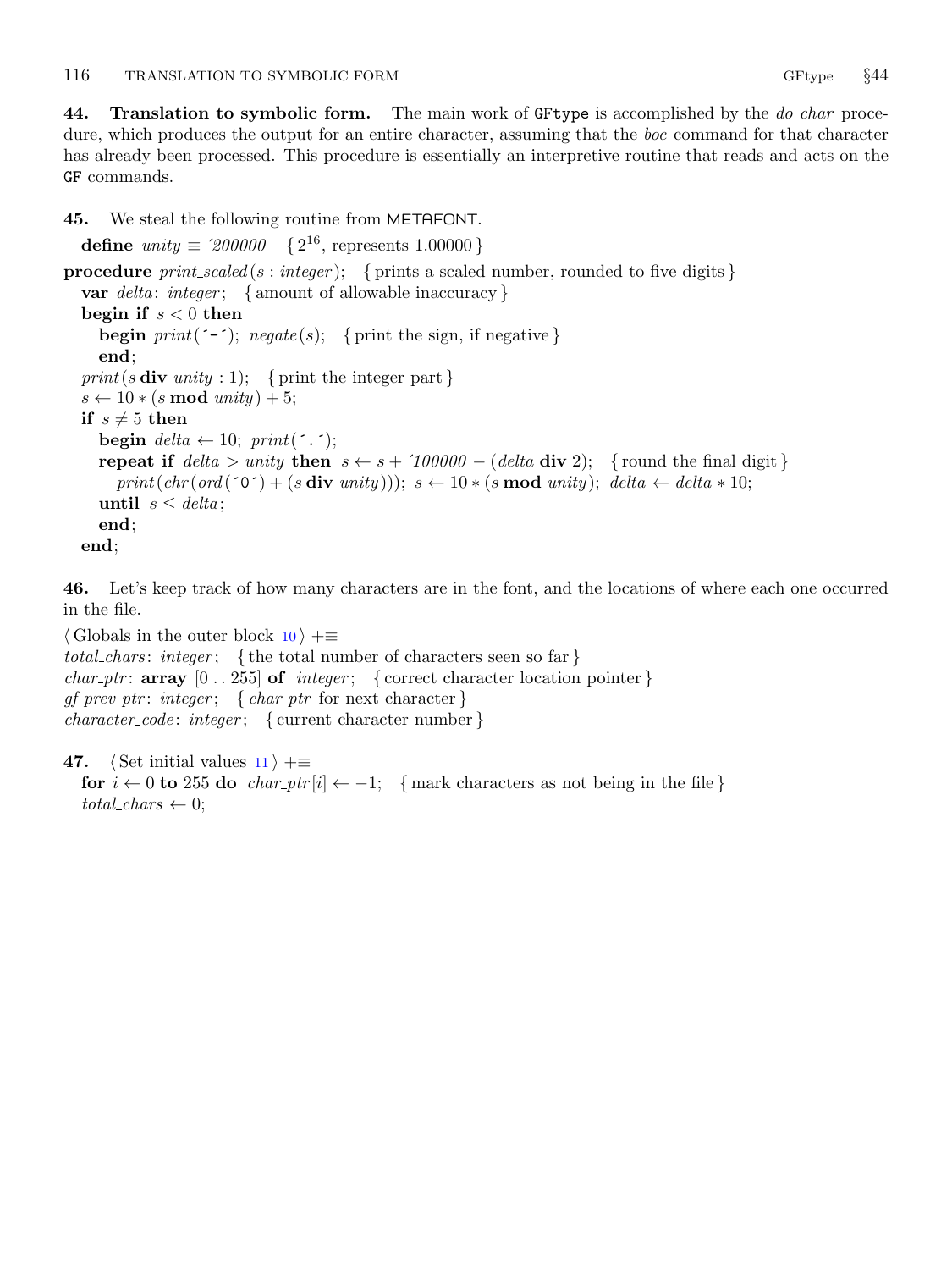<span id="page-16-0"></span>48. Before we get into the details of *do\_char*, it is convenient to consider a simpler routine that computes the first parameter of each opcode.

define  $four\_cases$  (#)  $\equiv$  #, # + 1, # + 2, # + 3 define  $\text{eight}\_\text{cases}(\texttt{\#}) \equiv \text{four}\_\text{cases}(\texttt{\#}), \text{four}\_\text{cases}(\texttt{\#} + 4)$ define  $\textit{site} = \textit{cases}(\texttt{\#}) \equiv \textit{eight} \textit{cases}(\texttt{\#}), \textit{eight} \textit{cases}(\texttt{\#} + 8)$ define  $thirty\_two\_cases$  (#)  $\equiv$  sixteen cases (#), sixteen cases (# + 16) define thirty\_seven\_cases(#)  $\equiv$  thirty\_two\_cases(#), four\_cases(#+32), #+36 define  $sixty_four\_cases (\#) \equiv thirty_two\_cases (\#), thirty_two\_cases (\# + 32)$ 

function  $first\_par(o: eight\_bits): integer;$ 

# begin case o of

```
sixty\_four\_cases (paint 0): first_par \leftarrow o - paint\_0;
paint1, skip1, char\_loc, char\_loc + 1,xxx1: first\_par \leftarrow get\_byte;paint1 + 1, skip1 + 1, xxx1 + 1: first par \leftarrow get\_two\_bytes;paint1 + 2, skip1 + 2, xxx1 + 2: first par \leftarrow get\_three\_bytes;xxx1 + 3, yyy: first_par \leftarrow signed_quad;
boc, boc1, eoc, skip0, no_op, pre, post, post, post, undefined_{commands}: first-par \leftarrow 0;sixty\_four\_cases (new\_row\_0), sixty\_four\_cases (new\_row\_0 + 64), thirty\_seven\_cases (new\_row\_0 + 128)first\_par \leftarrow o - new\_row\_0;
end;
end;
```
49. Strictly speaking, the *do\_char* procedure is really a function with side effects, not a '**procedure**'; it returns the value *false* if GFtype should be aborted because of some unusual happening. The subroutine is organized as a typical interpreter, with a multiway branch on the command code.

# function  $do\_char:boolean;$

```
label 9998, 9999;
  var o: eight_bits; { operation code of the current command }
    p, q: integer; { parameters of the current command }
    aok: boolean; {the value to return }
  begin { we've already scanned the boc }
  a \circ k \leftarrow true:
  while true do \langle Translate the next command in the GF file; goto 9999 if it was eoc; goto 9998 if
         premature termination is needed 50;
9998: print\_ln('!); aok \leftarrow false;
9999: do\_char \leftarrow aok;
```
end;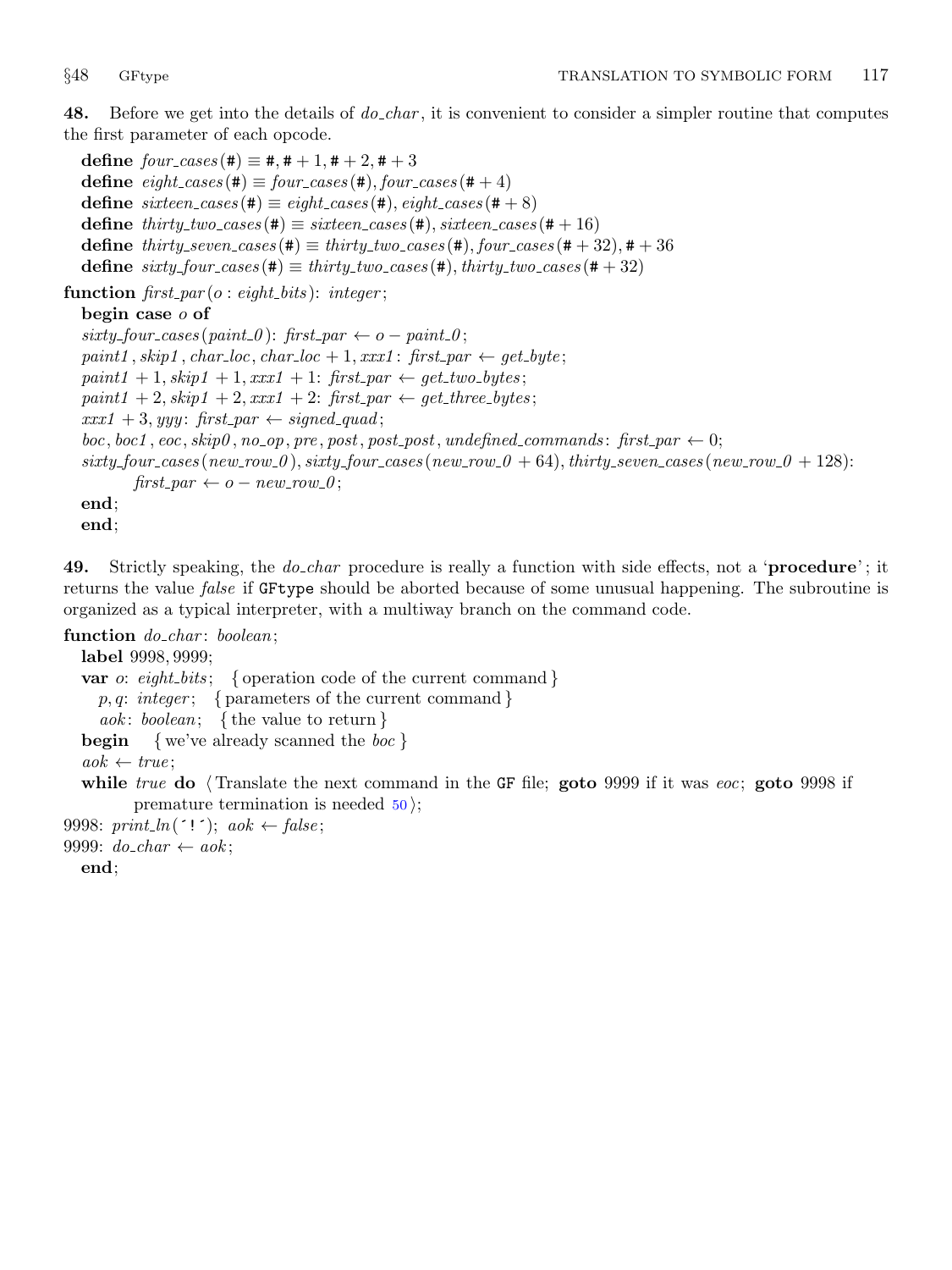```
50. define show\_label(\#) \equiv print(a:1,^; \cdot,^*)define show_mnemonic(#) \equivif wants_mnemonics then
                begin print\_nl; show_label(#);
                end
  define error(\#) \equivbegin show\_label( ': \_\'_, #); print\_nl;
             end
  define nl\_error(#) \equivbegin print_nl; show_label(^{\prime}!\sqcup^{\prime},#); print_nl;
             end
  define start\_op \equiv a \leftarrow cur\_loc; o \leftarrow get\_byte; p \leftarrow first\_par(o);if eof (gf_{\text{}}file) then bad_{\text{}}gf ('the file ended prematurely')
```
Translate the next command in the GF file; goto 9999 if it was eoc; goto 9998 if premature termination is needed  $50 \geq$ 

begin start op;  $\langle$  Start translation of command o and goto the appropriate label to finish the job 51  $\rangle$ ; end

This code is used in section [49](#page-16-0).

51. The multiway switch in  $first-par$ , above, was organized by the length of each command; the one in do char is organized by the semantics.

 $\text{Start translation of command } o \text{ and **goto** the appropriate label to finish the job 51 } ≡$ 

if  $o \leq$  paint  $1 + 3$  then  $\langle$  Translate a sequence of paint commands, until reaching a non-paint [56](#page-18-0) : case o of

four cases (skip $\theta$ ): (Translate a skip command [60](#page-19-0));

 $sixty-four-cases(new-row 0), sixty-four-cases(new-row 0 + 64), thirty-seven-cases(new-row 0 + 128)$ :  $\langle$  Translate a *new\_row* command [59](#page-19-0) $\rangle$ ;

 $\langle$  Cases for commands no\_op, pre, post, post\_post, boc, and eoc 52)

 $four\_cases(xxx1):$  (Translate an xxx command [53](#page-18-0));

yyy:  $\langle$  Translate a yyy command [55](#page-18-0) $\rangle$ ;

othercases  $error('undefined_1; on, '0:1,'')$ 

### endcases

This code is used in section 50.

```
52. \langle Cases for commands no op, pre, post, post<sub>-</sub>post, boc, and eoc 52\rangle \equiv
```
 $no\_op: show\_mmemonic('no<sub>u</sub>op');$ 

```
pre: begin error( preamble command within a character! ^{\circ}; goto 9998;
  end;
```

```
post, post_post: begin error('postamble_{\text{u}}command_{\text{u}}within_{\text{u}}a_{\text{u}}character!<sup>'</sup>); goto 9998;
  end;
```
 $boc, boc1$ : begin  $error('boc \text{\texttt{loc}} \text{unc} \texttt{def} \texttt{ore} \texttt{c} \texttt{le} \texttt{oc}$ '); goto 9998;

end;

eoc: begin show\_mnemonic( $\text{`eoc'}$ ); print\_nl; goto 9999; end;

This code is used in section 51.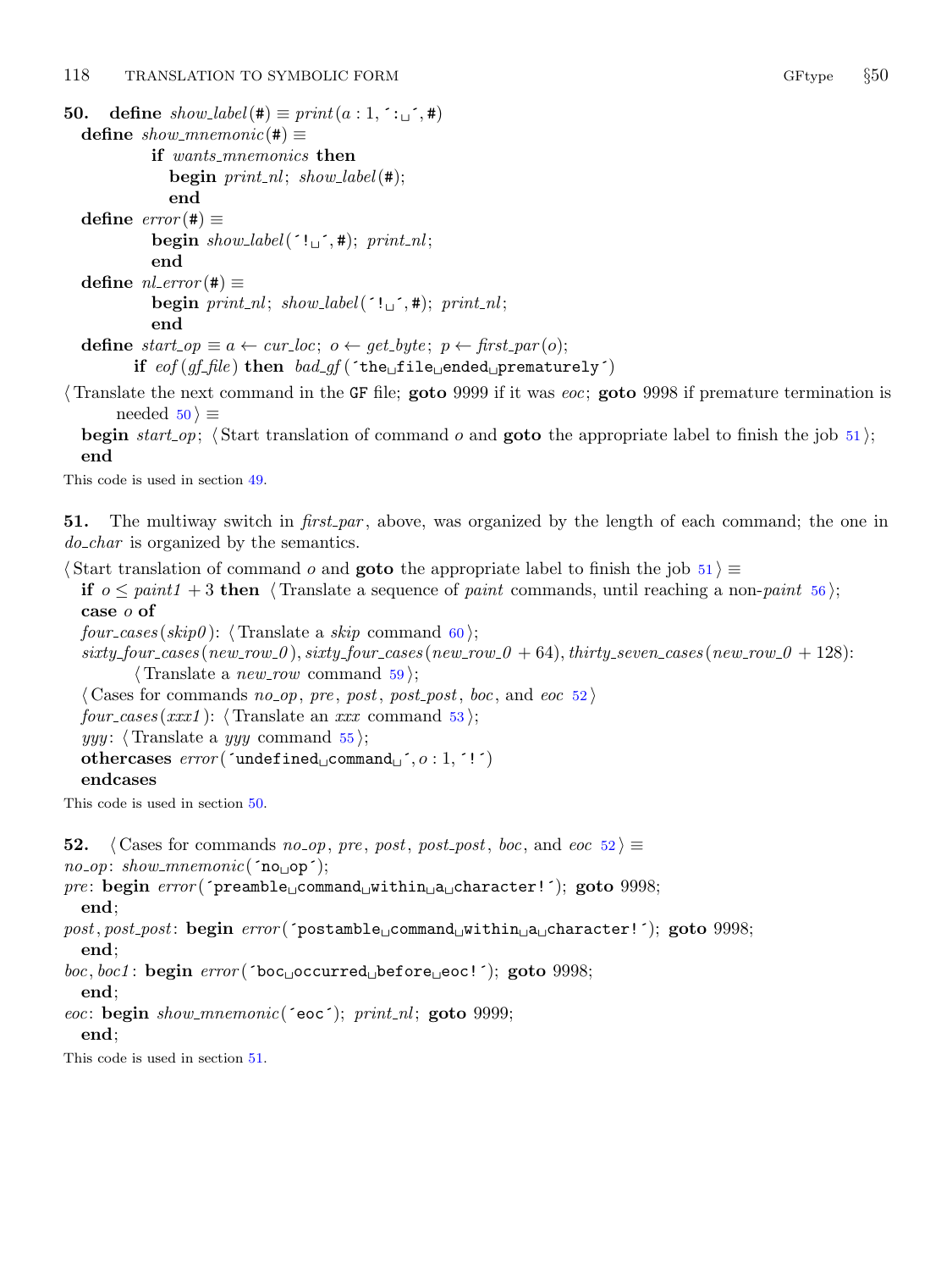```
53. \langle Translate an xxx command 53 \rangle \equivbegin show_mnemonic('xxx \rightarrow'); bad_char \leftarrow false; b \leftarrow 16;
  if p < 0 then nl_error (string of negative length! );
  while p > 0 do
     begin q \leftarrow get\_byte;if (q < "u"') \lor (q > "u") then bad_char \leftarrow true;
     if wants_mnemonics then
       begin print(xchr[q]);if b < line\_length then incr(b)else begin print nl; b \leftarrow 2;
          end;
       end;
     decr(p);end;
  if wants_mnemonics then print('if bad_char then nl_error (^non-ASCII<sub>⊔</sub>character<sub>⊔</sub>in<sub>⊔</sub>xxx<sub>⊔</sub>command!^);
  end
```
This code is used in sections [51](#page-17-0) and [70](#page-23-0).

**54.**  $\langle$  Globals in the outer block  $10 \rangle + \equiv$  $10 \rangle + \equiv$  $bad\_char: boolean; \{ has a non-ASCII character code appeared in this xxx? \}$ 

```
55. \langle Translate a yyy command 55 \rangle \equivbegin show_mnemonic(\gammayyy\Box, p:1, \Box(\Box);
  if wants_mnemonics then
     begin print_scaled(p); print(\hat{\cdot});
     end;
  end
```

```
This code is used in sections 51 and 70.
```
56. The bulk of a GF file generally consists of paint commands, so we collect them together and print them in an abbreviated format on one line.

```
\langle Translate a sequence of paint commands, until reaching a non-paint 56\rangle \equivbegin if wants mnemonics then print('repeat \langle Paint the next p pixels 57\rangle;
    start_op;
  until o > paint1 + 3;end
This code is used in section 51.
57. \langle Paint the next p pixels 57 \rangle \equivif wants_mnemonics then
    if paint switch = white then print(\zeta; n:1, \zeta) else print(p:1);
```

```
m \leftarrow m + p;
```

```
if m > max m-observed then max m-observed \leftarrow m - 1;
```
if wants pixels then  $\langle$  Paint pixels  $m - p$  through  $m - 1$  in row n of the subarray [58](#page-19-0) $\rangle$ ;

paint\_switch  $\leftarrow$  white + black – paint\_switch { could also be paint\_switch  $\leftarrow$  ¬paint\_switch } This code is used in section 56.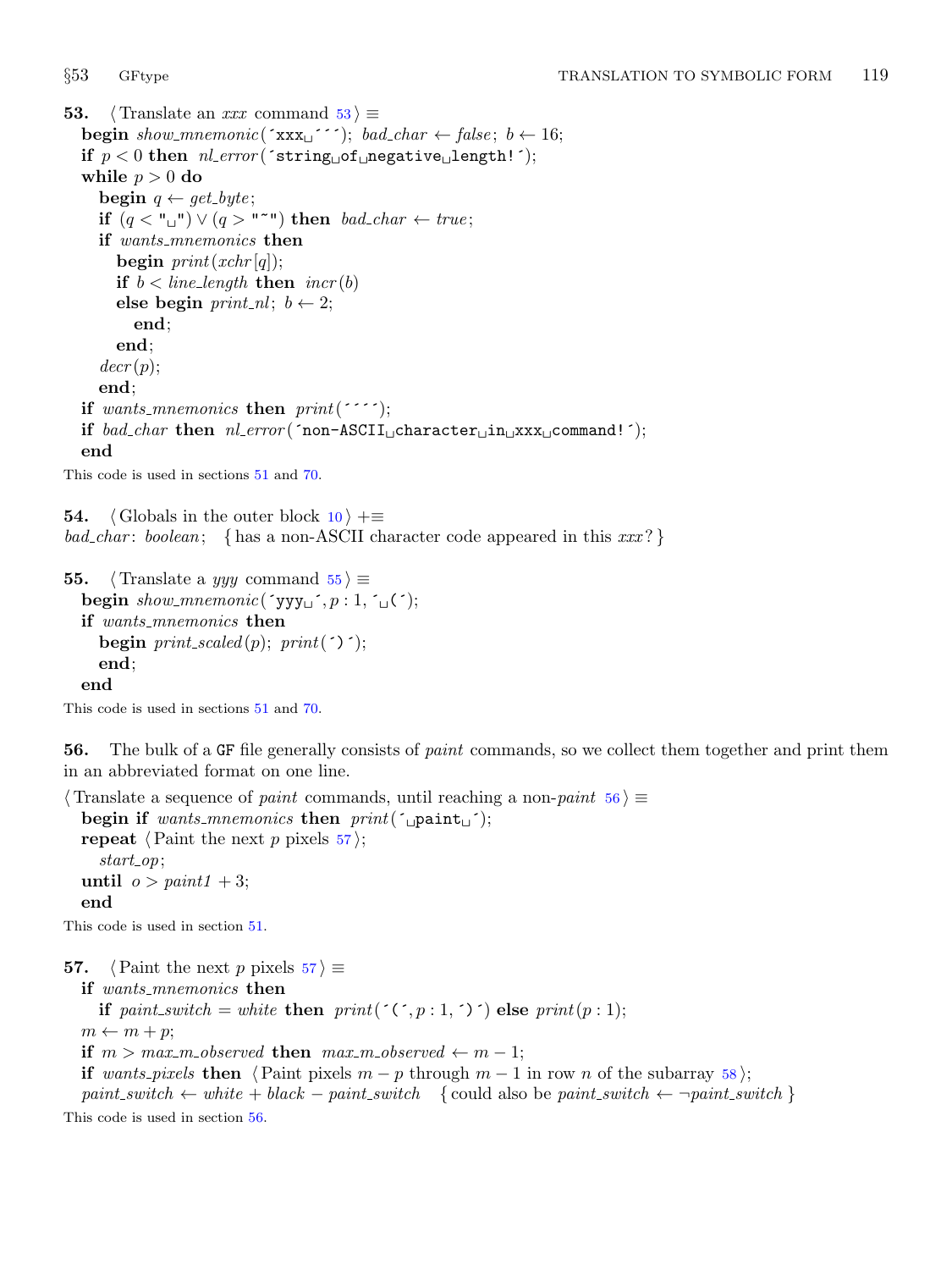<span id="page-19-0"></span>**58.** We use the fact that the subarray has been initialized to all white.

```
\langle Paint pixels m - p through m - 1 in row n of the subarray 58 \equivif paint\_switch = black then
     if n \leq max\_subrow then
        begin l \leftarrow m - p; r \leftarrow m - 1;
        if r > max\_subcol then r \leftarrow max\_subcol;
        m \leftarrow l;
        while m \leq r do
           begin image \leftarrow</math> black; <math>incr(m);</math>end;
        m \leftarrow l + p;
        end
```
This code is used in section [57](#page-18-0).

```
59. \langle Translate a new_row command 59\rangle \equivbegined{minipage}{0.9\linewidth} begin show\_mnemonic('newrow_-, p : 1); incr(n); m \leftarrow p; paint-switch \leftarrow black; \end{minipage}if wants_mnemonics then print(\mu(n=\mu, max_n_stated – n : 1, \mu);
   end
```
This code is used in section [51](#page-17-0).

60.  $\langle$  Translate a *skip* command 60  $\rangle \equiv$ begin show\_mnemonic(´skip´,(o – skip1 + 1) mod  $4:1, ' \cup ', p: 1$ );  $n \leftarrow n + p + 1; m \leftarrow 0;$  $paint\_switch \leftarrow white;$ if wants mnemonics then print( $\mu$ (n=´, max n stated − n : 1, ´)´); end

This code is used in section [51](#page-17-0).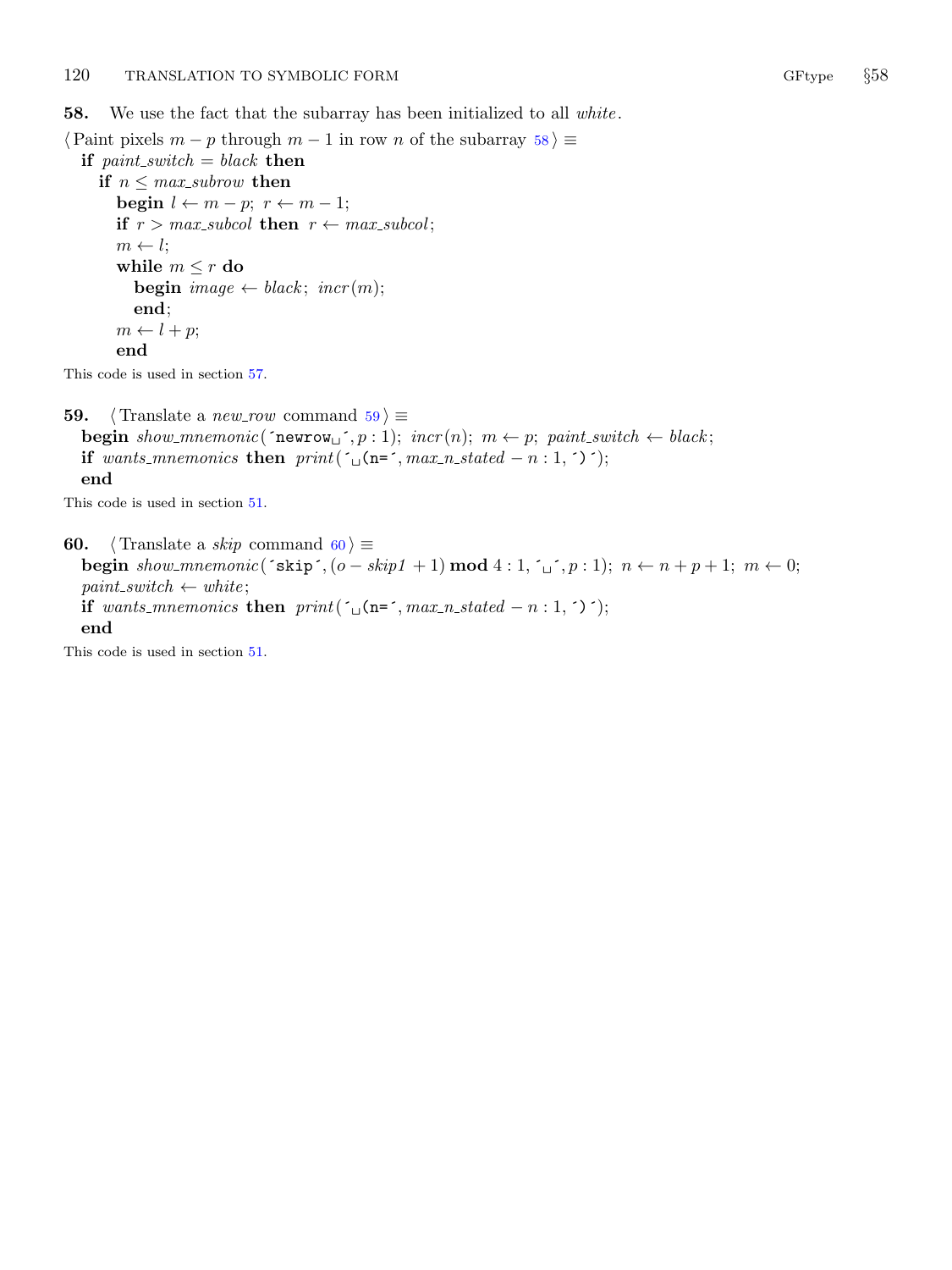<span id="page-20-0"></span>61. Reading the postamble. Now imagine that we are reading the GF file and positioned just after the post command. That, in fact, is the situation, when the following part of GFtype is called upon to read, translate, and check the rest of the postamble.

# procedure read\_postamble;

var  $k: integer; \{loop index\}$  $p, q, m, u, v, w, c: integer; \{ general purpose registers \}$ begin  $post\_loc \leftarrow cur\_loc - 1$ ;  $print('Postamble\_starts\_at\_byte\_', post\_loc : 1)$ ; if  $post\_loc = gf\_prev\_ptr$  then  $print\_ln($ ...) else  $print\_ln($ , after special info at byte  $, gf\_prev\_ptr : 1,$ ...  $p \leftarrow signed\_quad;$ if  $p \neq qf$ -prev-ptr then  $error('backpointer_{\sqcup}in_{\sqcup}byte_{\sqcup'}, cur\_loc-4:1, \ulcorner_{\sqcup}about_{\sqcup}be_{\sqcup'}, qf_{\neg}prev_{\neg}ptr:1, \ulcorner_{\sqcup}not_{\sqcup'}, p:1, '!\dot{'})$ ;  $design\_size \leftarrow signed\_quad; check\_sum \leftarrow signed\_quad;$ print ( $\text{design}_{\sqcup} \text{size}_{\sqcup} = \text{``}, \text{design\_size} : 1, \text{``} \sqcup \text{``})$ ; print\_scaled (design\_size div 16); print\_ln( $\text{``pt}$ )');  $print\_ln($   $\lceil \text{check\_sum} \rceil$   $\lceil \text{check\_sum} \rceil$ ;  $\lceil \text{check\_sum} \rceil$ ;  $\lceil \text{check\_sum} \rceil$ ;  $hppp \leftarrow signed\_quad; vppp \leftarrow signed\_quad;$  $print(\texttt{'hppp\_} \texttt{=} \texttt{``}, \textit{hppp : 1}, \texttt{'}\texttt{'} \texttt{``})$ ; print\_scaled(hppp); print\_ln(´)´); print(´vppp $\texttt{p\_} \texttt{=} \texttt{'}, \textit{vppp : 1}, \texttt{'}\texttt{'} \texttt{'}$ ); print\_scaled (vppp); print\_ln(´)´); pix\_ratio ← (design\_size /1048576) \* (hppp/1048576);  $min\_m\_stated \leftarrow signed\_quad; max\_m\_stated \leftarrow signed\_quad; min\_n\_stated \leftarrow signed\_quad;$  $max\_n\_stated \leftarrow signed\_quad;$  $print\_ln(\text{min\_m\_=\_}^{\frown}, min\_m\_stated: 1, \text{min\_m\_=\_}^{\frown}, max\_m\_stated: 1);$ if  $min\_m\_state$  >  $min\_m\_overall$  then  $error(\text{min}_{\sqcup}m_{\sqcup}should_{\sqcup}be_{\sqcup} <= \text{'}, min\_m\_overall : 1, '!\text{'})$ ; if  $max_m\_ stated < max_m\_overall$  then  $error(\text{max}_m\_should\_be\_>=', max_m\_overall : 1, '!');$  $print\_ln(\text{min\_n\_} = \text{min\_n\_stated}: 1, \text{max\_n\_n\_r}, max\_n\_stated: 1);$ if  $min\_n\_stated > min\_n\_overall$  then  $error(\text{min\_n\_should\_be\_}'=', min\_n\_overall : 1, '!');$ if  $max_{n\_stacked} < max_{n\_overall}$  then  $error(\text{max}_{n\_max}$ should  $_{\text{in}} \geq \text{max}_{n\_overall}: 1, \text{'}$ ;  $\langle$  Process the character locations in the postamble [65](#page-21-0) $\rangle$ ;  $\langle$  Make sure that the end of the file is well-formed [64](#page-21-0) $\rangle$ ; end;

**62.**  $\langle$  Globals in the outer block  $10 \rangle + \equiv$  $10 \rangle + \equiv$  $design\_size, check\_sum: integer; \{TFM-oriented parameters\}$  $hppp, vppp: integer; \{ magnification-oriented parameters\}$ post\_loc: integer; { location of the post command } pix ratio: real; { multiply by this to convert TFM width to scaled pixels }

**63.**  $\langle$  Set initial values [11](#page-4-0)  $\rangle$  +≡  $min\_m\_overall \leftarrow max\_int; max\_m\_overall \leftarrow -max\_int; min\_n\_overall \leftarrow max\_int;$  $max\_n\_overall \leftarrow -max\_int;$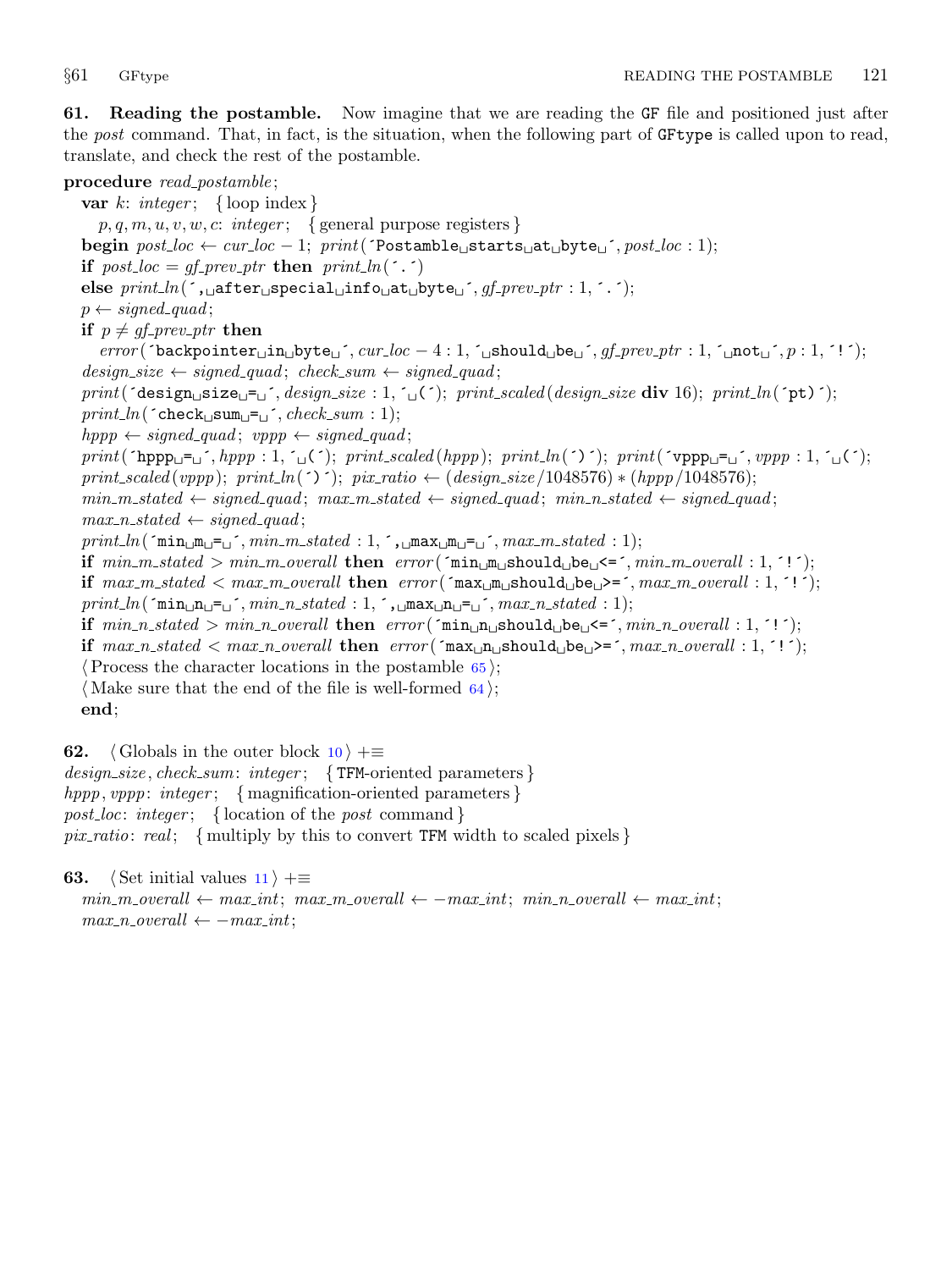<span id="page-21-0"></span>64. When we get to the present code, the *post\_post* command has just been read.

 $\langle$  Make sure that the end of the file is well-formed 64 $\rangle \equiv$ if  $k \neq post\_post$  then  $error('should \text{ob} \in \text{postpost}!$ ; for  $k \leftarrow 0$  to 255 do if  $char\_ptr[k] > 0$  then  $error('missing \cup location \cup for \cup character \cup', k : 1, '!)$ ;  $q \leftarrow signed\_\mathit{quad};$ if  $q \neq post\_loc$  then  $error(\text{postamble\_pointer\_should\_be\_}, post\_loc : 1, \text{ 'mod\_}, q : 1, '!');$  $m \leftarrow get\_byte;$ if  $m \neq gf_id\_byte$  then  $error('identification\_byte\_should\_be\_', gf_id\_byte : 1, ',mod\_', m : 1, '!');$  $k \leftarrow cur\_loc; m \leftarrow 223;$ while  $(m = 223) \wedge \neg \text{eof}(\text{gf}\text{-}\text{file})$  do  $m \leftarrow \text{get}\text{-}\text{byte};$ if  $\neg\text{cof}(gf_{\neg}file)$  then  $bad_{\neg}gf$  (´signature $\Box$ in $\Box$ byte $\Box$ ´, cur $\Box$  $loc -1 : 1$ , ´ $\Box$ should $\Box$ be $\Box$ 223´) else if  $cur\_loc < k + 4$  then  $error('not \text{__enough\_signature} \text{__bytes\_at \text{__end\_of \text{__file}}'})$ This code is used in section [61](#page-20-0). **65.**  $\langle$  Process the character locations in the postamble 65  $\rangle \equiv$ repeat  $a \leftarrow cur\_loc; k \leftarrow get\_byte;$ if  $(k = char\_loc) \vee (k = char\_loc + 1)$  then begin  $c \leftarrow \text{first\_par}(k);$ if  $k = char\_loc$  then **begin**  $u \leftarrow signed\_quad; v \leftarrow signed\_quad;$ end else begin  $u \leftarrow qet_byte \ast unity; v \leftarrow 0;$ end;  $w \leftarrow signed\_quad; p \leftarrow signed\_quad; print('Character\_', c : 1, \div_d x \cup \div_i, u : 1, \div_u \cup \div_i)$  $print\_scaled(u);$ if  $v \neq 0$  then begin  $print($ ,  $\lrcorner dy \lrcorner$ ,  $v : 1, \lrcorner \lrcorner$  ( $\lrcorner$ ); print\_scaled(v); end;  $print($ , width  $, w : 1, ' \cup (')$ ;  $w \leftarrow round(w * pix\_ratio)$ ; print\_scaled (w);  $print\_ln($ ;  $)$ ,  $\lnot$ loc $\lnot$ ;  $p : 1$ ); if  $char\_ptr[c] = 0$  then  $error(' duplicate\_location\_for\_this\_character!')$ else if  $p \neq char\_ptr[c]$  then  $error('character_{\text{u}}location_{\text{u}}should_{\text{u}}be_{\text{u}'}, char\_ptr[c] : 1, '!');$  $char\_ptr[c] \leftarrow 0; k \leftarrow no\_op;$ end;

until  $k \neq no\_op$ 

This code is used in section [61](#page-20-0).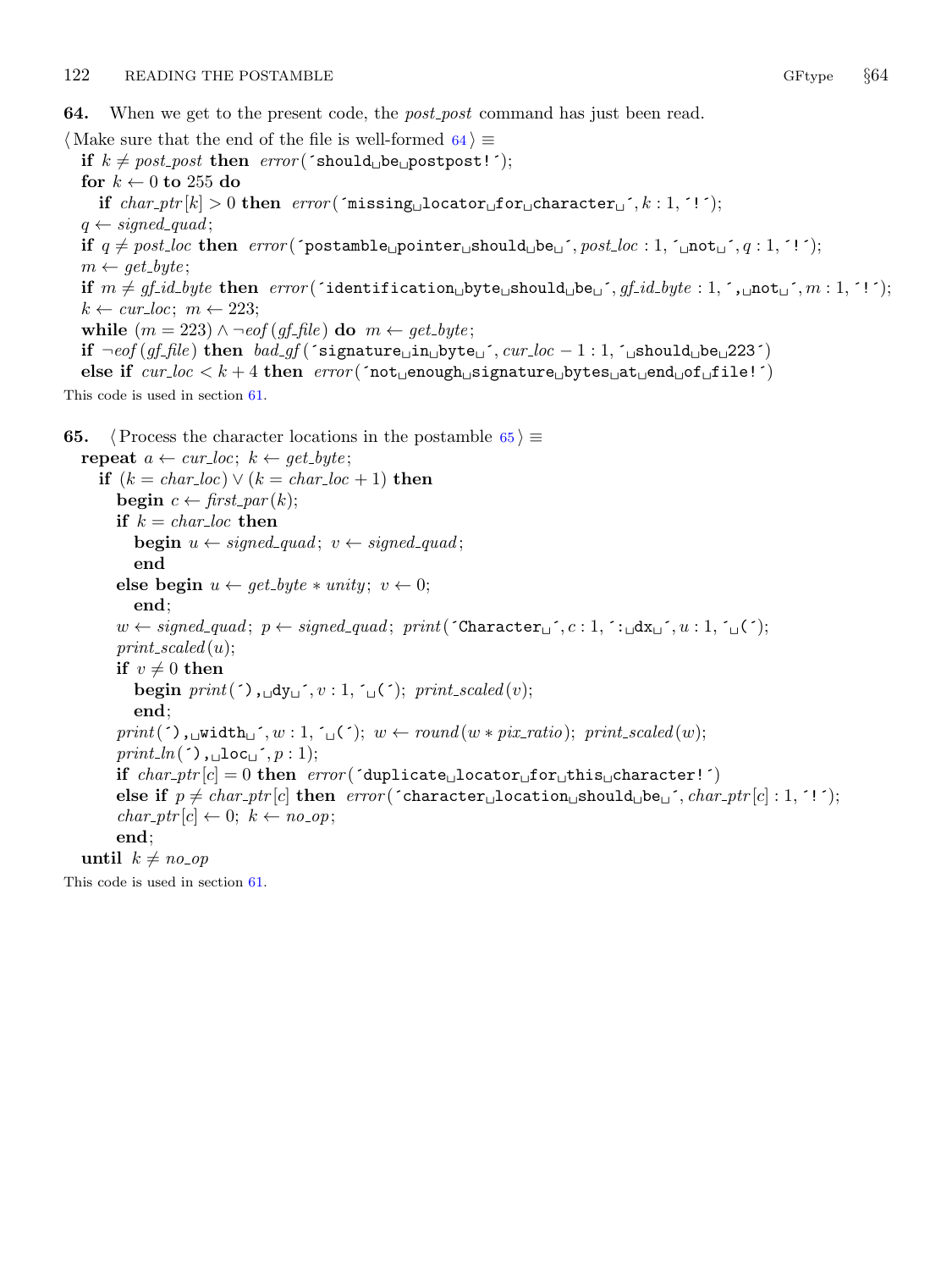<span id="page-22-0"></span>66. The main program. Now we are ready to put it all together. This is where GFtype starts, and where it ends.

**begin** *initialize*; { get all variables initialized } dialog; { set up all the options }  $\langle$  Process the preamble 68 $\rangle$ ;  $\langle$  Translate all the characters 69 $\rangle$ ;  $print\_nl$ ;  $read\_postample$ ;  $print('The\_file\_had\_', total\_chars : 1, '\_character');$ if total\_chars  $\neq 1$  then print( $\check{\mathsf{s}}$ );  $print(\texttt{`\_altogether}.');$  $final$ end: end.

67. The main program needs a few global variables in order to do its work.

 $\langle$  Globals in the outer block [10](#page-3-0)  $\rangle$  +≡ a: integer; { byte number of the current command }  $b, c, l, o, p, q, r: integer; \{ general purpose registers \}$ 

68. GFtype looks at the preamble in order to do error checking, and to display the introductory comment.

```
\langle Process the preamble 68 \rangle \equivopen gf file; o \leftarrow get\_byte; { fetch the first byte }
  if o \neq pre then bad\_gf (First byte isn^{\prime} t start of preamble!^{\prime});
  o \leftarrow get\_byte; \{ \text{ fetch the identification byte} \}if o \neq gf\_id\_byte then bad\_gf (identification byte should be j, gf\_id\_byte : 1, j not j, o : 1);
  o \leftarrow get\_byte; \{ \text{ fetch the length of the introductory comment} \}print(\cdot \cdot \cdot \cdot);
  while o > 0 do
     begin decr(o); print(xchr[get\_byte]);
     end;
  print\_ln(\cdots;
This code is used in section 66.
69. \langle Translate all the characters 69 \rangle \equivrepeat qf_{\perp} prev _{\perp} ptr \leftarrow cur loc; \langle70\rangle;
```

```
if o \neq post then
     begin if o \neq boc then
       if o \neq boc1 then bad\_gf('byte\_', cur\_loc-1:1, ' _{~} is _{~}not _{~}boc_((', o:1, ')');print_nl; print(cur_loc - 1 : 1, \therefore beginning of char \therefore71);
     if \neg do_{char} then bad_{g}f (char_{u}ended unexpectedly\dot{\ });
     max_n\_o</math> <i>observed</i> <math>\leftarrow</math> <i>n</i>;if wants pixels then \langle40\rangle;
     \langle Pass an eoc command \langle72\rangle;
     end;
until o = post;
```
This code is used in section 66.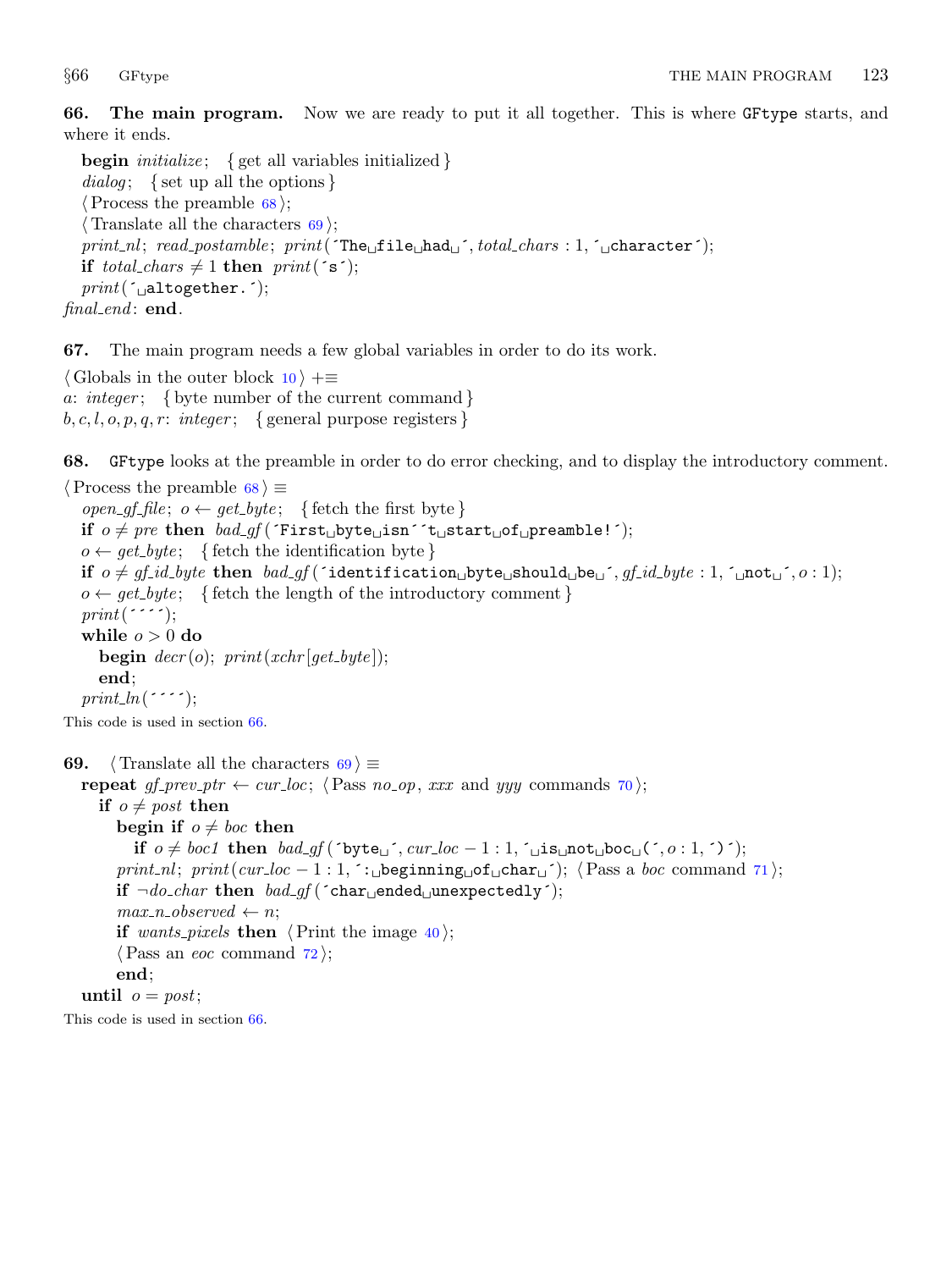```
70. \langle \text{Pass } no\_op, xxx \text{ and } yyy \text{ commands } 70 \rangle \equivrepeat start_op;
     if o = yyy then
        begin \langle Translate a yyy55\rangle;
        o \leftarrow no\_op;end
     else if (o \geq x \mathit{xx1}) \land (o \leq x \mathit{xx1} + 3) then
           begin \langle Translate an xxx53\rangle;
           o \leftarrow no\_op;end
        else if o = no\_op then show mnemonic('no op');
  until o \neq no \text{.} op;
This code is used in section 69.
71. \langle \text{Pass a } boc \text{ command } 71 \rangle \equiva \leftarrow cur\_loc - 1; incr(total\_chars);if o = boc then
     begin character_code \leftarrow signed_quad; p \leftarrow signed_quad; c \leftarrow character_code mod 256;
     if c < 0 then c \leftarrow c + 256;
     min_m\_stated \leftarrow signed\_quad; max_m\_stated \leftarrow signed\_quad; min_n\_stated \leftarrow signed\_quad;max\_n\_stated \leftarrow signed\_quad;end
  else begin character_code ← get_byte; p \leftarrow -1; c \leftarrow character_code; q \leftarrow get_byte;
     max_m\_stated \leftarrow get\_byte; min_m\_stated \leftarrow max_m\_stated - q; q \leftarrow get\_byte; max_n\_stated \leftarrow get\_byte;min\_n\_stated \leftarrow max\_n\_stated - q;end;
  print(c:1);if character_code \neq c then print(´<sub>u</sub>with extension ´,(character_code − c) div 256 : 1);
  if wants mnemonics then print\_ln(: \cdot \cdot \cdot ), min\_m\_stated : 1, \cdot \cdot = m \cdot \cdot \cdot, max\_m\_stated : 1, \cdot \cdot \cdot,
           min\_n\_stated : 1, \in \mathbb{R} /s = \cap, max\_n\_stated : 1);max_m\_observed \leftarrow -1;if char\_ptr[c] \neq p then
      error('previous_{\text{u}}\text{character}_{\text{u}}\text{pointer}_{\text{u}}\text{should}_{\text{u}}\text{be}_{\text{u}'}, char\_ptr[c]: 1, ',\text{under}_{\text{u}'}, p : 1, '!\,)else if p > 0 then
        if wants_mnemonics then
           print\_ln( (previous character with the same code started at byte _i, p: 1, ´)´);
   char\_ptr[c] \leftarrow gf\_prev\_ptr;if wants_mnemonics then print('(\text{initially\_{}n=^}, max_n. stated : 1, ')^;
  if wants pixels then \langle38\rangle;
  m \leftarrow 0; \; n \leftarrow 0; \; paint\_switch \leftarrow white;
```
This code is used in section [69](#page-22-0).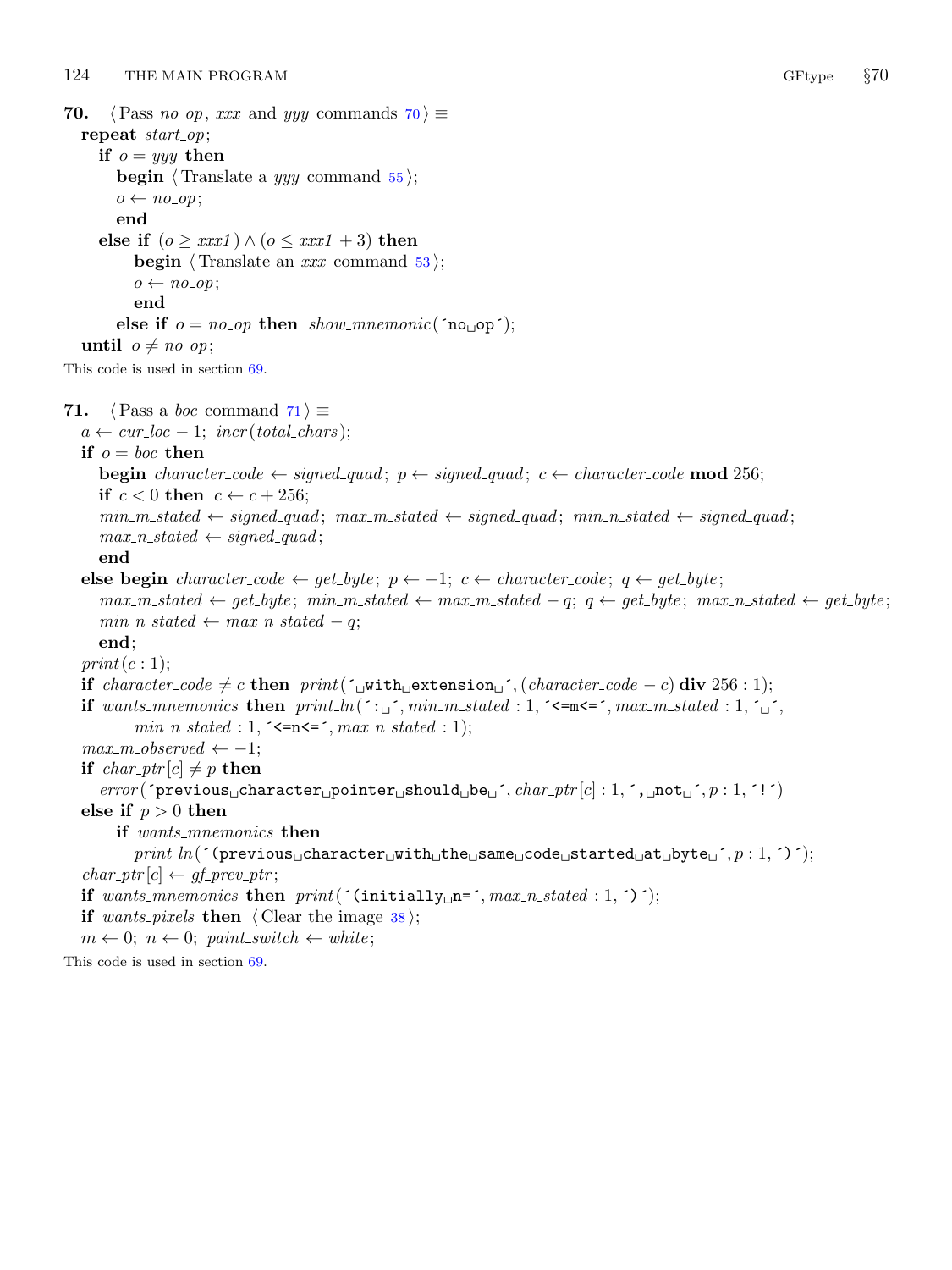<span id="page-24-0"></span>72.  $\langle$  Pass an *eoc* command 72  $\rangle \equiv$ 

- $\textit{max\_m\_observed} \gets \textit{min\_m\_stated} + \textit{max\_m\_observed} + 1; \textit{ n} \gets \textit{max\_n\_stated} \textit{max\_n\_observed};$ {now *n* is the minimum *n* observed }
- if  $min\_m\_stated < min\_m\_overall$  then  $min\_m\_overall \leftarrow min\_m\_stated;$
- if  $max_m\_observed > max_m\_overall$  then  $max_m\_overall \leftarrow max_m\_observed;$
- if  $n < min\_n$  overall then  $min\_n$  overall  $\leftarrow n$ ;
- if  $max_n\_stated > max_n\_overall$  then  $max_n\_overall \leftarrow max_n\_stated;$
- if  $max_m\_observed > max_m\_stated$  then

 $\mathit{print\_ln}(\textrm{`The\_previous\_character\_should\_have\_had\_max\_m\_>=\_', \mathit{max\_m\_observed}: 1, \verb;`!`);$ if  $n < min\_n\_stated$  then

 $print\_ln($  The previous character should have had  $min\_n_i$  <=  $_i$ ,  $n : 1, '1'$ )

This code is used in section [69](#page-22-0).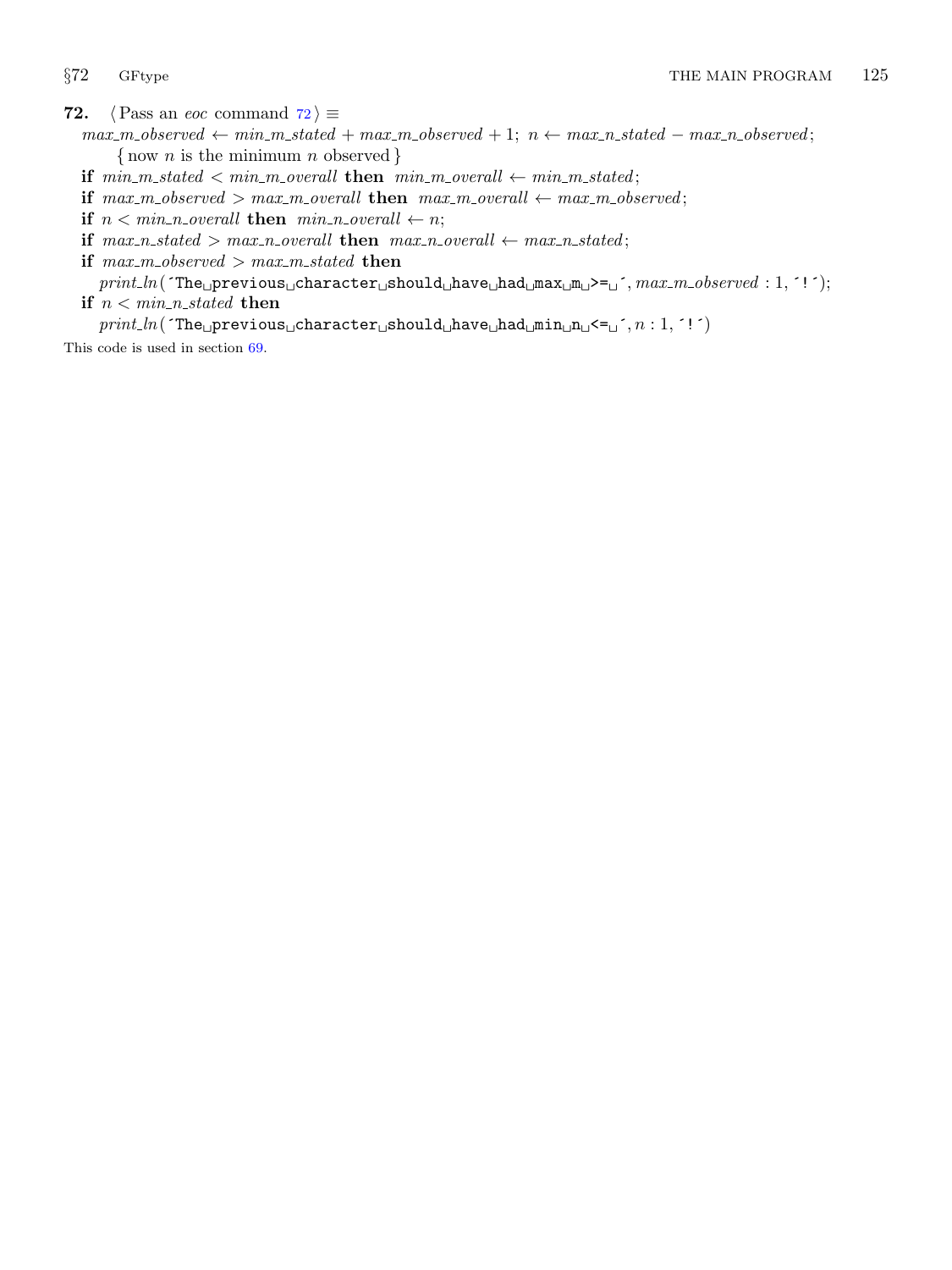<span id="page-25-0"></span>73. System-dependent changes. This section should be replaced, if necessary, by changes to the program that are necessary to make GFtype work at a particular installation. It is usually best to design your change file so that all changes to previous sections preserve the section numbering; then everybody's version will be consistent with the printed program. More extensive changes, which introduce new sections, can be inserted here; then only the index itself will get a new section number.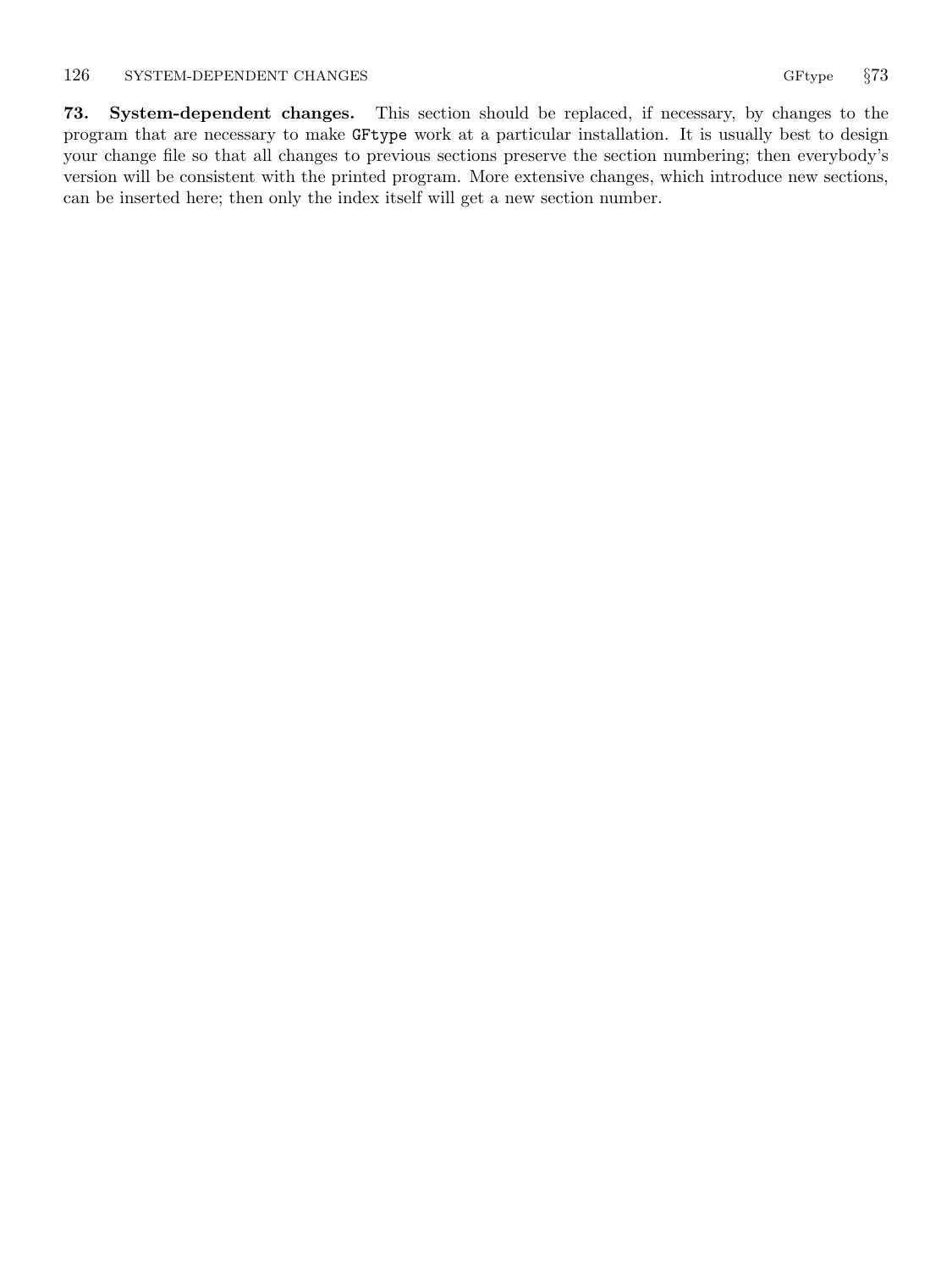<span id="page-26-0"></span>74. Index. Pointers to error messages appear here together with the section numbers where each identifier is used.

a: [24,](#page-10-0) [67](#page-22-0).  $abort: 7.$  $abort: 7.$  $aok$ : [49](#page-16-0). ASCII<sub>-code</sub>: [8,](#page-3-0) [10](#page-3-0), [27,](#page-11-0) [30.](#page-11-0) b: [24,](#page-10-0) [67](#page-22-0). backpointer...should be  $p: 61$ . backpointers: [18.](#page-8-0) Bad GF file : [7](#page-2-0).  $bad\_char: 53, 54.$  $bad\_char: 53, 54.$  $bad\_char: 53, 54.$  $bad\_char: 53, 54.$  $bad\_char: 53, 54.$  $bad\_gf: 7, 50, 64, 68, 69.$  $bad\_gf: 7, 50, 64, 68, 69.$  $bad\_gf: 7, 50, 64, 68, 69.$  $bad\_gf: 7, 50, 64, 68, 69.$  $bad\_gf: 7, 50, 64, 68, 69.$  $bad\_gf: 7, 50, 64, 68, 69.$  $bad\_gf: 7, 50, 64, 68, 69.$  $bad\_gf: 7, 50, 64, 68, 69.$  $bad\_gf: 7, 50, 64, 68, 69.$  $bad\_gf: 7, 50, 64, 68, 69.$ banner: [1](#page-1-0), [3](#page-1-0), [31](#page-12-0). black: [14,](#page-5-0) [15](#page-6-0), [35](#page-13-0), [36](#page-13-0), [40,](#page-14-0) [57,](#page-18-0) [58](#page-19-0), [59](#page-19-0). boc: [13](#page-5-0), [15](#page-6-0), [16,](#page-7-0) [17](#page-8-0), [18](#page-8-0), [38,](#page-13-0) [42](#page-14-0), [44](#page-15-0), [48,](#page-16-0) [49](#page-16-0), [52,](#page-17-0) [69,](#page-22-0) [71](#page-23-0). boc occurred before eoc:  $52$ .  $boc1: 15, 16, 48, 52, 69.$  $boc1: 15, 16, 48, 52, 69.$  $boc1: 15, 16, 48, 52, 69.$  $boc1: 15, 16, 48, 52, 69.$  $boc1: 15, 16, 48, 52, 69.$  $boc1: 15, 16, 48, 52, 69.$  $boc1: 15, 16, 48, 52, 69.$  $boc1: 15, 16, 48, 52, 69.$  $boc1: 15, 16, 48, 52, 69.$  $boc1: 15, 16, 48, 52, 69.$ boolean: [25](#page-11-0), [36,](#page-13-0) [49](#page-16-0), [54.](#page-18-0)  $break: 28.$  $break: 28.$  $break: 28.$  $buffer: \underline{27}, 29, 32, 33.$  $buffer: \underline{27}, 29, 32, 33.$  $buffer: \underline{27}, 29, 32, 33.$  $buffer: \underline{27}, 29, 32, 33.$  $buffer: \underline{27}, 29, 32, 33.$  $buffer: \underline{27}, 29, 32, 33.$  $buffer: \underline{27}, 29, 32, 33.$  $buffer: \underline{27}, 29, 32, 33.$ byte n is not boc:  $69$ . byte\_file:  $20, 21$  $20, 21$ . c:  $24, 30, 61, 67$  $24, 30, 61, 67$  $24, 30, 61, 67$  $24, 30, 61, 67$  $24, 30, 61, 67$  $24, 30, 61, 67$ .  $char: 9.$  $char: 9.$  $char: 9.$ char ended unexpectedly : [69](#page-22-0).  $char\_loc:$  [15](#page-6-0), <u>[16](#page-7-0)</u>, [18,](#page-8-0) [48,](#page-16-0) [65](#page-21-0).  $char\_loc0$ : [15.](#page-6-0)  $char\_ptr$ :  $46, 47, 64, 65, 71.$  $46, 47, 64, 65, 71.$  $46, 47, 64, 65, 71.$  $46, 47, 64, 65, 71.$  $46, 47, 64, 65, 71.$  $46, 47, 64, 65, 71.$  $46, 47, 64, 65, 71.$  $46, 47, 64, 65, 71.$  $46, 47, 64, 65, 71.$ character location should be...:  $65$ .  $character\_code: 46, 71.$  $character\_code: 46, 71.$  $character\_code: 46, 71.$  $character\_code: 46, 71.$ check sum: [17.](#page-8-0)  $check\_sum: 61, 62.$  $check\_sum: 61, 62.$  $check\_sum: 61, 62.$  $check\_sum: 61, 62.$ Chinese characters: [18](#page-8-0).  $chr: 9, 10, 12, 45.$  $chr: 9, 10, 12, 45.$  $chr: 9, 10, 12, 45.$  $chr: 9, 10, 12, 45.$  $chr: 9, 10, 12, 45.$  $chr: 9, 10, 12, 45.$  $chr: 9, 10, 12, 45.$  $chr: 9, 10, 12, 45.$  $cs: 17.$  $cs: 17.$  $cur\_loc:$  [22](#page-10-0), [23,](#page-10-0) [24](#page-10-0), [50,](#page-17-0) [61](#page-20-0), [64,](#page-21-0) [65](#page-21-0), [69,](#page-22-0) [71](#page-23-0).  $d: 24.$  $d: 24.$  $decr$  : [6](#page-2-0), [43,](#page-14-0) [53,](#page-18-0) [68.](#page-22-0)  $del_m: 15.$  $del_m: 15.$  $del_m: 15.$  $del_n$ : [15](#page-6-0).  $delta: 45.$  $delta: 45.$ design size: [17](#page-8-0).  $design\_size: 61, 62.$  $design\_size: 61, 62.$  $design\_size: 61, 62.$  $design\_size: 61, 62.$  $design\_size: 61, 62.$ dialog:  $31, 66$  $31, 66$  $31, 66$ .  $dm: 15.$  $dm: 15.$  $dm: 15.$  $do_{\text{c}}char: 44, 48, 49, 51, 69.$  $do_{\text{c}}char: 44, 48, 49, 51, 69.$  $do_{\text{c}}char: 44, 48, 49, 51, 69.$  $do_{\text{c}}char: 44, 48, 49, 51, 69.$  $do_{\text{c}}char: 44, 48, 49, 51, 69.$  $do_{\text{c}}char: 44, 48, 49, 51, 69.$  $do_{\text{c}}char: 44, 48, 49, 51, 69.$  $do_{\text{c}}char: 44, 48, 49, 51, 69.$  $do_{\text{c}}char: 44, 48, 49, 51, 69.$  $do_{\text{c}}char: 44, 48, 49, 51, 69.$  $do_{\text{c}}char: 44, 48, 49, 51, 69.$  $ds: 17.$  $ds: 17.$  $ds: 17.$ duplicate locator...: [65](#page-21-0). dx:  $15, 18.$  $15, 18.$  $15, 18.$  $15, 18.$  $dy: 15, 18.$  $dy: 15, 18.$  $dy: 15, 18.$  $dy: 15, 18.$  $dy: 15, 18.$ eight bits:  $20, 24, 48, 49$  $20, 24, 48, 49$  $20, 24, 48, 49$  $20, 24, 48, 49$  $20, 24, 48, 49$  $20, 24, 48, 49$ . eight cases:  $\frac{48}{5}$  $\frac{48}{5}$  $\frac{48}{5}$ .

else: [2](#page-1-0). end: [2](#page-1-0). endcases: [2](#page-1-0). eoc: [13,](#page-5-0) [15](#page-6-0), [16,](#page-7-0) [17,](#page-8-0) [48](#page-16-0), [52.](#page-17-0)  $e$ *of* : [24](#page-10-0), [50](#page-17-0), [64](#page-21-0). eoln: [29](#page-11-0). error: [50](#page-17-0), [51](#page-17-0), [52](#page-17-0), [61](#page-20-0), [64](#page-21-0), [65](#page-21-0), [71](#page-23-0). false: [36](#page-13-0), [49](#page-16-0), [53](#page-18-0). final end:  $4, 7, 66$  $4, 7, 66$  $4, 7, 66$  $4, 7, 66$ . First byte isn't...:  $68$ . first par:  $48, 50, 51, 65$  $48, 50, 51, 65$  $48, 50, 51, 65$  $48, 50, 51, 65$  $48, 50, 51, 65$  $48, 50, 51, 65$  $48, 50, 51, 65$ . first text char:  $9, 12$  $9, 12$  $9, 12$ .  $four\; cases: 48, 51.$  $four\; cases: 48, 51.$  $four\; cases: 48, 51.$  $four\; cases: 48, 51.$  $four\; cases: 48, 51.$ Fuchs, David Raymond: [1](#page-1-0), [19](#page-9-0). get: [29.](#page-11-0)  $get\_byte: \quad 24, 48, 50, 53, 64, 65, 68, 71.$  $get\_byte: \quad 24, 48, 50, 53, 64, 65, 68, 71.$  $get\_byte: \quad 24, 48, 50, 53, 64, 65, 68, 71.$  $get\_byte: \quad 24, 48, 50, 53, 64, 65, 68, 71.$  $get\_byte: \quad 24, 48, 50, 53, 64, 65, 68, 71.$  $get\_byte: \quad 24, 48, 50, 53, 64, 65, 68, 71.$  $get\_byte: \quad 24, 48, 50, 53, 64, 65, 68, 71.$  $get\_byte: \quad 24, 48, 50, 53, 64, 65, 68, 71.$  $get\_byte: \quad 24, 48, 50, 53, 64, 65, 68, 71.$  $get\_byte: \quad 24, 48, 50, 53, 64, 65, 68, 71.$  $get\_byte: \quad 24, 48, 50, 53, 64, 65, 68, 71.$  $get\_byte: \quad 24, 48, 50, 53, 64, 65, 68, 71.$  $get\_byte: \quad 24, 48, 50, 53, 64, 65, 68, 71.$  $get\_byte: \quad 24, 48, 50, 53, 64, 65, 68, 71.$  $get\_byte: \quad 24, 48, 50, 53, 64, 65, 68, 71.$  $get\_byte: \quad 24, 48, 50, 53, 64, 65, 68, 71.$  $get\_byte: \quad 24, 48, 50, 53, 64, 65, 68, 71.$ get\_three\_bytes:  $24, 48$  $24, 48$ .  $get\_two\_bytes: \quad 24, \quad 48.$  $get\_two\_bytes: \quad 24, \quad 48.$  $get\_two\_bytes: \quad 24, \quad 48.$  $get\_two\_bytes: \quad 24, \quad 48.$ gf file:  $\frac{3}{21}$  $\frac{3}{21}$  $\frac{3}{21}$ ,  $\frac{21}{22}$  $\frac{21}{22}$  $\frac{21}{22}$ ,  $\frac{23}{23}$  $\frac{23}{23}$  $\frac{23}{23}$ ,  $\frac{24}{50}$  $\frac{24}{50}$  $\frac{24}{50}$  $\frac{24}{50}$  $\frac{24}{50}$ , [64](#page-21-0).  $gf_id\_byte: 15, 64, 68.$  $gf_id\_byte: 15, 64, 68.$  $gf_id\_byte: 15, 64, 68.$  $gf_id\_byte: 15, 64, 68.$  $gf_id\_byte: 15, 64, 68.$  $gf_id\_byte: 15, 64, 68.$  $gf\_prev\_ptr: \underline{46}$ , [61](#page-20-0), [69](#page-22-0), [71.](#page-23-0)  $GF\_type: \underline{3}$  $GF\_type: \underline{3}$  $GF\_type: \underline{3}$ .  $hppp: \underline{17}, 61, \underline{62}.$  $hppp: \underline{17}, 61, \underline{62}.$  $hppp: \underline{17}, 61, \underline{62}.$  $hppp: \underline{17}, 61, \underline{62}.$  $hppp: \underline{17}, 61, \underline{62}.$ i: [3](#page-1-0). identification byte should be n:  $64,68$  $64,68$ . *image*:  $\frac{37}{38}$  $\frac{37}{38}$  $\frac{37}{38}$ ,  $\frac{38}{43}$ ,  $\frac{58}{58}$  $\frac{58}{58}$  $\frac{58}{58}$ .  $image_array: 5, 37.$  $image_array: 5, 37.$  $image_array: 5, 37.$  $image_array: 5, 37.$ *incr*:  $6, 24, 29, 38, 43, 53, 58, 59, 71.$  $6, 24, 29, 38, 43, 53, 58, 59, 71.$  $6, 24, 29, 38, 43, 53, 58, 59, 71.$  $6, 24, 29, 38, 43, 53, 58, 59, 71.$  $6, 24, 29, 38, 43, 53, 58, 59, 71.$  $6, 24, 29, 38, 43, 53, 58, 59, 71.$  $6, 24, 29, 38, 43, 53, 58, 59, 71.$  $6, 24, 29, 38, 43, 53, 58, 59, 71.$  $6, 24, 29, 38, 43, 53, 58, 59, 71.$  $6, 24, 29, 38, 43, 53, 58, 59, 71.$  $6, 24, 29, 38, 43, 53, 58, 59, 71.$  $6, 24, 29, 38, 43, 53, 58, 59, 71.$  $6, 24, 29, 38, 43, 53, 58, 59, 71.$  $6, 24, 29, 38, 43, 53, 58, 59, 71.$  $6, 24, 29, 38, 43, 53, 58, 59, 71.$  $6, 24, 29, 38, 43, 53, 58, 59, 71.$  $6, 24, 29, 38, 43, 53, 58, 59, 71.$  $6, 24, 29, 38, 43, 53, 58, 59, 71.$ initialize: [3](#page-1-0), [66](#page-22-0).  $input\_ln: 27, 29, 32, 33.$  $input\_ln: 27, 29, 32, 33.$  $input\_ln: 27, 29, 32, 33.$  $input\_ln: 27, 29, 32, 33.$  $input\_ln: 27, 29, 32, 33.$  $input\_ln: 27, 29, 32, 33.$  $input\_ln: 27, 29, 32, 33.$  $input\_ln: 27, 29, 32, 33.$ integer : [3,](#page-1-0) [23](#page-10-0), [24](#page-10-0), [35,](#page-13-0) [39](#page-13-0), [41,](#page-14-0) [45,](#page-15-0) [46](#page-15-0), [48,](#page-16-0) [49](#page-16-0), [61,](#page-20-0) [62,](#page-20-0) [67.](#page-22-0) Japanese characters: [18](#page-8-0).  $jump_out: \mathbf{Z}.$ k: [29](#page-11-0), [61](#page-20-0). Knuth, Donald Ervin: [1](#page-1-0). l: [67.](#page-22-0)  $last\_text\_char: 9, 12.$  $last\_text\_char: 9, 12.$  $last\_text\_char: 9, 12.$  $last\_text\_char: 9, 12.$  $last\_text\_char: 9, 12.$  $line_length: 5, 53.$  $line_length: 5, 53.$  $line_length: 5, 53.$  $line_length: 5, 53.$  $lower\_casify: \quad \underline{30}$ , [32](#page-12-0), [33.](#page-12-0)  $m: \frac{35}{61}.$  $m: \frac{35}{61}.$  $m: \frac{35}{61}.$  $max_{c}ol$ :  $\frac{5}{2}$  $\frac{5}{2}$  $\frac{5}{2}$ , [37](#page-13-0), [38,](#page-13-0) [42](#page-14-0).  $max\_int: 63$ .  $max_m: 15, 17, 38.$  $max_m: 15, 17, 38.$  $max_m: 15, 17, 38.$  $max_m: 15, 17, 38.$  $max_m: 15, 17, 38.$  $max_m: 15, 17, 38.$  $max_m: 15, 17, 38.$ max\_m\_observed: [40,](#page-14-0) [41](#page-14-0), [42](#page-14-0), [57,](#page-18-0) [71](#page-23-0), [72.](#page-24-0)  $max_m_{overall}: 41, 61, 63, 72.$  $max_m_{overall}: 41, 61, 63, 72.$  $max_m_{overall}: 41, 61, 63, 72.$  $max_m_{overall}: 41, 61, 63, 72.$  $max_m_{overall}: 41, 61, 63, 72.$  $max_m_{overall}: 41, 61, 63, 72.$  $max_m_{overall}: 41, 61, 63, 72.$  $max_m_{overall}: 41, 61, 63, 72.$  $max_m\_stated: 38, 41, 61, 71, 72.$  $max_m\_stated: 38, 41, 61, 71, 72.$  $max_m\_stated: 38, 41, 61, 71, 72.$  $max_m\_stated: 38, 41, 61, 71, 72.$  $max_m\_stated: 38, 41, 61, 71, 72.$  $max_m\_stated: 38, 41, 61, 71, 72.$  $max_m\_stated: 38, 41, 61, 71, 72.$  $max_m\_stated: 38, 41, 61, 71, 72.$  $max_m\_stated: 38, 41, 61, 71, 72.$  $max_m\_stated: 38, 41, 61, 71, 72.$  $max_m\_stated: 38, 41, 61, 71, 72.$ max n: [15](#page-6-0), [17,](#page-8-0) [35](#page-13-0), [38.](#page-13-0)  $max_n\_observed: 40, 41, 42, 69, 72.$  $max_n\_observed: 40, 41, 42, 69, 72.$  $max_n\_observed: 40, 41, 42, 69, 72.$  $max_n\_observed: 40, 41, 42, 69, 72.$  $max_n\_observed: 40, 41, 42, 69, 72.$  $max_n\_observed: 40, 41, 42, 69, 72.$  $max_n\_observed: 40, 41, 42, 69, 72.$  $max_n\_observed: 40, 41, 42, 69, 72.$  $max_n\_observed: 40, 41, 42, 69, 72.$  $max_n\_observed: 40, 41, 42, 69, 72.$  $max\_n\_overall: 41, 61, 63, 72.$  $max\_n\_overall: 41, 61, 63, 72.$  $max\_n\_overall: 41, 61, 63, 72.$  $max\_n\_overall: 41, 61, 63, 72.$  $max\_n\_overall: 41, 61, 63, 72.$  $max\_n\_overall: 41, 61, 63, 72.$  $max\_n\_overall: 41, 61, 63, 72.$  $max\_n\_overall: 41, 61, 63, 72.$  $max\_n\_overall: 41, 61, 63, 72.$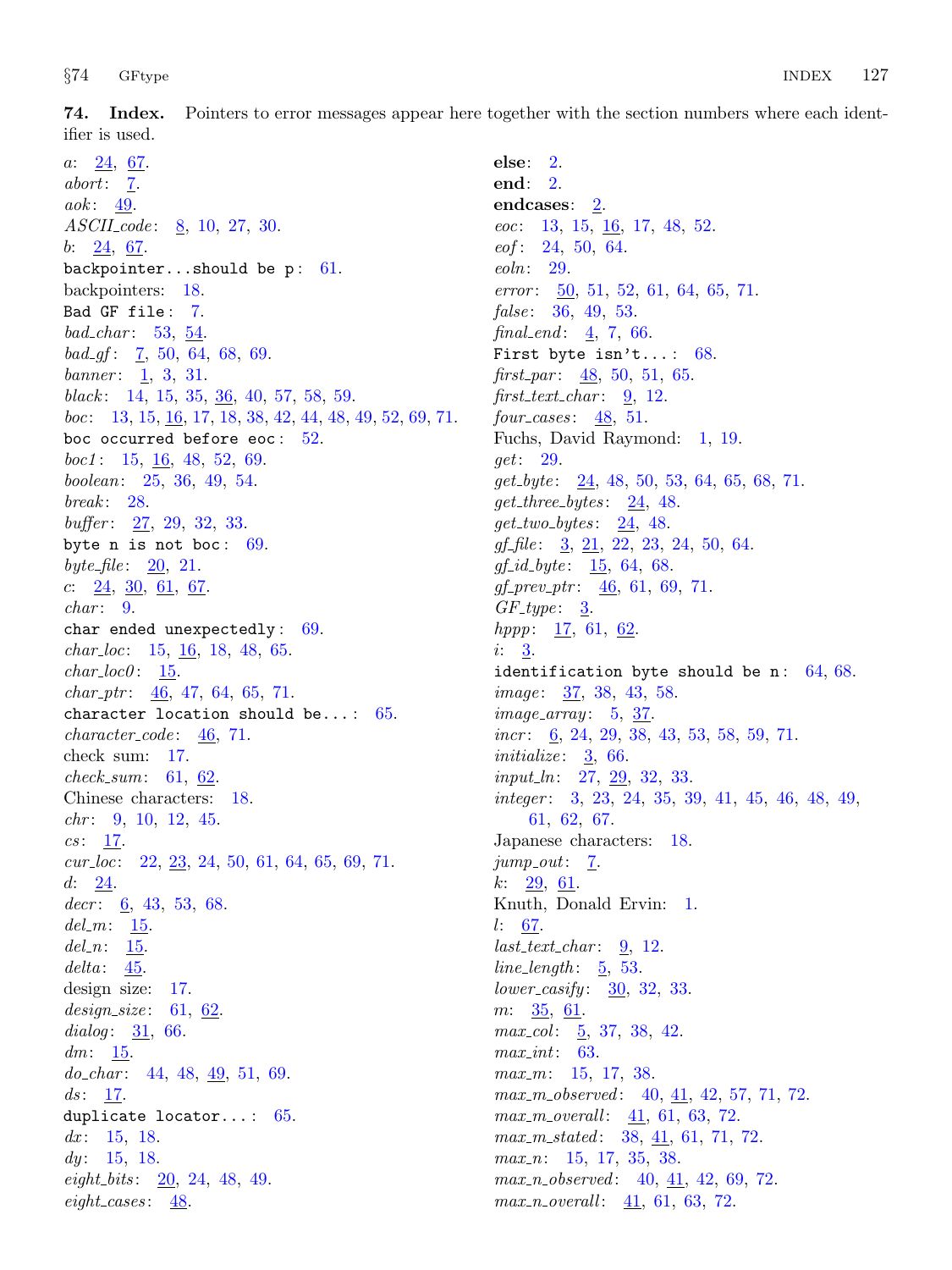$max_n stated: 38, 41, 43, 59, 60, 61, 71, 72.$  $max_n stated: 38, 41, 43, 59, 60, 61, 71, 72.$  $max_n stated: 38, 41, 43, 59, 60, 61, 71, 72.$  $max_n stated: 38, 41, 43, 59, 60, 61, 71, 72.$  $max_n stated: 38, 41, 43, 59, 60, 61, 71, 72.$  $max_n stated: 38, 41, 43, 59, 60, 61, 71, 72.$  $max_n stated: 38, 41, 43, 59, 60, 61, 71, 72.$  $max_n stated: 38, 41, 43, 59, 60, 61, 71, 72.$  $max_n stated: 38, 41, 43, 59, 60, 61, 71, 72.$  $max_n stated: 38, 41, 43, 59, 60, 61, 71, 72.$  $max_n stated: 38, 41, 43, 59, 60, 61, 71, 72.$  $max_n stated: 38, 41, 43, 59, 60, 61, 71, 72.$  $max_n stated: 38, 41, 43, 59, 60, 61, 71, 72.$  $max_n stated: 38, 41, 43, 59, 60, 61, 71, 72.$  $max_n stated: 38, 41, 43, 59, 60, 61, 71, 72.$  $max_n stated: 38, 41, 43, 59, 60, 61, 71, 72.$ max\_row: [5](#page-2-0), [37,](#page-13-0) [38](#page-13-0), [42.](#page-14-0) max\_subcol: [38,](#page-13-0) [39,](#page-13-0) [40,](#page-14-0) [42,](#page-14-0) [43,](#page-14-0) [58.](#page-19-0) max\_subrow: [38](#page-13-0), [39](#page-13-0), [42](#page-14-0), [43](#page-14-0), [58](#page-19-0).  $min_m: 15, 17, 35, 38.$  $min_m: 15, 17, 35, 38.$  $min_m: 15, 17, 35, 38.$  $min_m: 15, 17, 35, 38.$  $min_m: 15, 17, 35, 38.$  $min_m: 15, 17, 35, 38.$  $min_m: 15, 17, 35, 38.$  $min_m: 15, 17, 35, 38.$  $min_m: 15, 17, 35, 38.$  $min_m_{1} = \frac{41}{100}$  $min_m_{1} = \frac{41}{100}$  $min_m_{1} = \frac{41}{100}$ , [61](#page-20-0), [63](#page-20-0), [72.](#page-24-0)  $min_m\_stated: 38, 41, 43, 61, 71, 72.$  $min_m\_stated: 38, 41, 43, 61, 71, 72.$  $min_m\_stated: 38, 41, 43, 61, 71, 72.$  $min_m\_stated: 38, 41, 43, 61, 71, 72.$  $min_m\_stated: 38, 41, 43, 61, 71, 72.$  $min_m\_stated: 38, 41, 43, 61, 71, 72.$  $min_m\_stated: 38, 41, 43, 61, 71, 72.$  $min_m\_stated: 38, 41, 43, 61, 71, 72.$  $min_m\_stated: 38, 41, 43, 61, 71, 72.$  $min_m\_stated: 38, 41, 43, 61, 71, 72.$  $min_m\_stated: 38, 41, 43, 61, 71, 72.$  $min_m\_stated: 38, 41, 43, 61, 71, 72.$  $min_m\_stated: 38, 41, 43, 61, 71, 72.$  $min_n: 15, 17, 38.$  $min_n: 15, 17, 38.$  $min_n: 15, 17, 38.$  $min_n: 15, 17, 38.$  $min_n: 15, 17, 38.$  $min_n: 15, 17, 38.$  $min\_n\_overall: 41, 61, 63, 72.$  $min\_n\_overall: 41, 61, 63, 72.$  $min\_n\_overall: 41, 61, 63, 72.$  $min\_n\_overall: 41, 61, 63, 72.$  $min\_n\_overall: 41, 61, 63, 72.$  $min\_n\_overall: 41, 61, 63, 72.$  $min\_n\_overall: 41, 61, 63, 72.$  $min\_n\_overall: 41, 61, 63, 72.$  $min\_n\_overall: 41, 61, 63, 72.$  $min\_n\_stated: 38, 41, 61, 71, 72.$  $min\_n\_stated: 38, 41, 61, 71, 72.$  $min\_n\_stated: 38, 41, 61, 71, 72.$  $min\_n\_stated: 38, 41, 61, 71, 72.$  $min\_n\_stated: 38, 41, 61, 71, 72.$  $min\_n\_stated: 38, 41, 61, 71, 72.$  $min\_n\_stated: 38, 41, 61, 71, 72.$  $min\_n\_stated: 38, 41, 61, 71, 72.$  $min\_n\_stated: 38, 41, 61, 71, 72.$  $min\_n\_stated: 38, 41, 61, 71, 72.$ missing locator...:  $64$ . Mnemonic output?: [32](#page-12-0).  $n: \frac{35}{2}$ . negate:  $\underline{6}$  $\underline{6}$  $\underline{6}$ , [45](#page-15-0).  $new_{.}row_{.}0: 15, 16, 48, 51.$  $new_{.}row_{.}0: 15, 16, 48, 51.$  $new_{.}row_{.}0: 15, 16, 48, 51.$  $new_{.}row_{.}0: 15, 16, 48, 51.$  $new_{.}row_{.}0: 15, 16, 48, 51.$  $new_{.}row_{.}0: 15, 16, 48, 51.$  $new_{.}row_{.}0: 15, 16, 48, 51.$  $new_{.}row_{.}0: 15, 16, 48, 51.$  $new_{.}row_{.}0: 15, 16, 48, 51.$  $new_{row_1}: 15.$  $new_{row_1}: 15.$  $new_{row_1}: 15.$  $new_{164}: 15.$  $new_{164}: 15.$  $new_{164}: 15.$ nl\_error: [50,](#page-17-0) [53.](#page-18-0) no<sub>-</sub>op: [15](#page-6-0), [16](#page-7-0), [18](#page-8-0), [48](#page-16-0), [52](#page-17-0), [65](#page-21-0), [70](#page-23-0). non−ASCII character... : [53.](#page-18-0) not enough signature bytes...:  $64$ . o: [49,](#page-16-0) [67.](#page-22-0)  $open\_gf\_file: 22, 68.$  $open\_gf\_file: 22, 68.$  $open\_gf\_file: 22, 68.$  $open\_gf\_file: 22, 68.$  $open\_gf\_file: 22, 68.$ Options selected: [34](#page-12-0). ord: [10](#page-3-0), [45](#page-15-0). oriental characters: [18](#page-8-0). othercases: [2.](#page-1-0) others: [2](#page-1-0). output: [3.](#page-1-0) p:  $\frac{49}{61}$ ,  $\frac{61}{67}$ . paint: [56.](#page-18-0) paint\_switch:  $\frac{14}{15}$  $\frac{14}{15}$  $\frac{14}{15}$  $\frac{14}{15}$  $\frac{14}{15}$ ,  $\frac{35}{57}$  $\frac{35}{57}$  $\frac{35}{57}$ ,  $\frac{58}{59}$  $\frac{58}{59}$  $\frac{58}{59}$ ,  $\frac{59}{60}$ ,  $\frac{71}{50}$  $\frac{71}{50}$  $\frac{71}{50}$ . paint  $0: 15, 16, 48$  $0: 15, 16, 48$  $0: 15, 16, 48$  $0: 15, 16, 48$  $0: 15, 16, 48$  $0: 15, 16, 48$ .  $paint1: 15, 16, 48, 51, 56.$  $paint1: 15, 16, 48, 51, 56.$  $paint1: 15, 16, 48, 51, 56.$  $paint1: 15, 16, 48, 51, 56.$  $paint1: 15, 16, 48, 51, 56.$  $paint1: 15, 16, 48, 51, 56.$  $paint1: 15, 16, 48, 51, 56.$  $paint1: 15, 16, 48, 51, 56.$  $paint1: 15, 16, 48, 51, 56.$  $paint1: 15, 16, 48, 51, 56.$ paint $2: \underline{15}$  $2: \underline{15}$  $2: \underline{15}$ . paint $3: 15$  $3: 15$ . pix ratio: [61,](#page-20-0) [62](#page-20-0), [65.](#page-21-0) pixel:  $35, \frac{36}{5}, 37$  $35, \frac{36}{5}, 37$  $35, \frac{36}{5}, 37$  $35, \frac{36}{5}, 37$ . Pixel output?: [33.](#page-12-0) post: [13](#page-5-0), [15,](#page-6-0) <u>[16](#page-7-0)</u>, [17,](#page-8-0) [19](#page-9-0), [48,](#page-16-0) [52](#page-17-0), [61](#page-20-0), [62,](#page-20-0) [69](#page-22-0). post\_loc: [61](#page-20-0), [62,](#page-20-0) [64.](#page-21-0) post\_post: [15,](#page-6-0) [16,](#page-7-0) [17,](#page-8-0) [19](#page-9-0), [48](#page-16-0), [52,](#page-17-0) [64.](#page-21-0) postamble command within...:  $52$ . postamble pointer should be...:  $64$ . Postamble starts at byte  $n$ : [61.](#page-20-0) pre: [13](#page-5-0), [15,](#page-6-0) [16,](#page-7-0) [48](#page-16-0), [52,](#page-17-0) [68.](#page-22-0) preamble command within...:  $52$ . previous character... : [71,](#page-23-0) [72.](#page-24-0) print:  $\frac{3}{2}$  $\frac{3}{2}$  $\frac{3}{2}$ , [7,](#page-2-0) [34,](#page-12-0) [43](#page-14-0), [45](#page-15-0), [50](#page-17-0), [53,](#page-18-0) [55,](#page-18-0) [56](#page-18-0), [57](#page-18-0), [59](#page-19-0), [60,](#page-19-0) [61](#page-20-0), [65](#page-21-0), [66](#page-22-0), [68,](#page-22-0) [69,](#page-22-0) [71](#page-23-0). print  $\ln$ : [3](#page-1-0), [34](#page-12-0), [40](#page-14-0), [42,](#page-14-0) [43,](#page-14-0) [49,](#page-16-0) [61,](#page-20-0) [65](#page-21-0), [68](#page-22-0), [71](#page-23-0), [72.](#page-24-0) print nl:  $\frac{3}{5}$  $\frac{3}{5}$  $\frac{3}{5}$ , [43](#page-14-0), [50](#page-17-0), [52](#page-17-0), [53](#page-18-0), [66,](#page-22-0) [69.](#page-22-0)

print scaled:  $\frac{45}{5}$  $\frac{45}{5}$  $\frac{45}{5}$ , [55](#page-18-0), [61,](#page-20-0) [65.](#page-21-0) proofing:  $18$ . q: [49](#page-16-0), [61,](#page-20-0) [67.](#page-22-0) r: [67](#page-22-0). read: [24](#page-10-0).  $read\_ln: 29$ . read\_postamble:  $61, 66$  $61, 66$  $61, 66$ . real: [62.](#page-20-0) reset: [22](#page-10-0), [29](#page-11-0). rewrite: [31.](#page-12-0)  $round: 65.$  $round: 65.$  $round: 65.$ s: [45](#page-15-0). scaled: [15](#page-6-0), [17,](#page-8-0) [18.](#page-8-0) should be postpost:  $64.$  $show\_label$ : [50.](#page-17-0) show mnemonic:  $50, 52, 53, 55, 59, 60, 70$  $50, 52, 53, 55, 59, 60, 70$  $50, 52, 53, 55, 59, 60, 70$  $50, 52, 53, 55, 59, 60, 70$  $50, 52, 53, 55, 59, 60, 70$  $50, 52, 53, 55, 59, 60, 70$  $50, 52, 53, 55, 59, 60, 70$  $50, 52, 53, 55, 59, 60, 70$  $50, 52, 53, 55, 59, 60, 70$  $50, 52, 53, 55, 59, 60, 70$  $50, 52, 53, 55, 59, 60, 70$  $50, 52, 53, 55, 59, 60, 70$ . signature...should be...: [64](#page-21-0).  $signed_quad: 24, 48, 61, 64, 65, 71.$  $signed_quad: 24, 48, 61, 64, 65, 71.$  $signed_quad: 24, 48, 61, 64, 65, 71.$  $signed_quad: 24, 48, 61, 64, 65, 71.$  $signed_quad: 24, 48, 61, 64, 65, 71.$  $signed_quad: 24, 48, 61, 64, 65, 71.$  $signed_quad: 24, 48, 61, 64, 65, 71.$  $signed_quad: 24, 48, 61, 64, 65, 71.$  $signed_quad: 24, 48, 61, 64, 65, 71.$  $signed_quad: 24, 48, 61, 64, 65, 71.$  $signed_quad: 24, 48, 61, 64, 65, 71.$  $signed_quad: 24, 48, 61, 64, 65, 71.$ sixteen\_cases: [48.](#page-16-0)  $sixty_four\_cases$ : [48,](#page-16-0) [51](#page-17-0).  $skip0: 15, 16, 48, 51.$  $skip0: 15, 16, 48, 51.$  $skip0: 15, 16, 48, 51.$  $skip0: 15, 16, 48, 51.$  $skip0: 15, 16, 48, 51.$  $skip0: 15, 16, 48, 51.$  $skip0: 15, 16, 48, 51.$  $skip0: 15, 16, 48, 51.$  $skip0: 15, 16, 48, 51.$  $skip11: 15, 16, 48, 60.$  $skip11: 15, 16, 48, 60.$  $skip11: 15, 16, 48, 60.$  $skip11: 15, 16, 48, 60.$  $skip11: 15, 16, 48, 60.$  $skip11: 15, 16, 48, 60.$  $skip11: 15, 16, 48, 60.$  $skip11: 15, 16, 48, 60.$  $skip11: 15, 16, 48, 60.$ skip2: [15](#page-6-0).  $skip3: 15.$  $skip3: 15.$  $skip3: 15.$  $start\_op: 50, 56, 70.$  $start\_op: 50, 56, 70.$  $start\_op: 50, 56, 70.$  $start\_op: 50, 56, 70.$  $start\_op: 50, 56, 70.$  $start\_op: 50, 56, 70.$  $start\_op: 50, 56, 70.$ string of negative length: [53.](#page-18-0) system dependencies: [2,](#page-1-0) [7,](#page-2-0) [9](#page-3-0), [19,](#page-9-0) [20](#page-10-0), [24](#page-10-0), [25,](#page-11-0) [27](#page-11-0), [28,](#page-11-0) [29,](#page-11-0) [31,](#page-12-0) [36,](#page-13-0) [37,](#page-13-0) [38,](#page-13-0) [40,](#page-14-0) [73.](#page-25-0) *term\_in*:  $27, 29$  $27, 29$  $27, 29$ . term out: [27,](#page-11-0) [28,](#page-11-0) [31](#page-12-0), [32](#page-12-0), [33.](#page-12-0)  $terminal\_line\_length: 5, 27, 29.$  $terminal\_line\_length: 5, 27, 29.$  $terminal\_line\_length: 5, 27, 29.$  $terminal\_line\_length: 5, 27, 29.$  $terminal\_line\_length: 5, 27, 29.$  $terminal\_line\_length: 5, 27, 29.$ text\_char:  $\frac{9}{2}$ , [10.](#page-3-0) text file:  $\frac{9}{27}$  $\frac{9}{27}$  $\frac{9}{27}$  $\frac{9}{27}$  $\frac{9}{27}$ . The character is too large...:  $42$ . the file ended prematurely: [50.](#page-17-0) The file had n characters...:  $66$ .  $thirty\_seven\_cases: 48, 51.$  $thirty\_seven\_cases: 48, 51.$  $thirty\_seven\_cases: 48, 51.$  $thirty\_seven\_cases: 48, 51.$  $thirty\_two\_cases: 48.$  $thirty\_two\_cases: 48.$  $thirty\_two\_cases: 48.$ This pixel's lower... : [43.](#page-14-0) This pixel's upper: [43.](#page-14-0) total chars : [46](#page-15-0), [47](#page-15-0), [66,](#page-22-0) [71](#page-23-0). true: [25](#page-11-0), [26,](#page-11-0) [36](#page-13-0), [49,](#page-16-0) [53](#page-18-0). u: [61](#page-20-0). undefined command: [51.](#page-17-0) undefined\_commands: [16,](#page-7-0) [48](#page-16-0). unity:  $45, 65$  $45, 65$  $45, 65$ . update\_terminal:  $28, 29$  $28, 29$ . v: [61.](#page-20-0)  $vppp: \quad \underline{17}, \; 61, \; \underline{62}.$  $vppp: \quad \underline{17}, \; 61, \; \underline{62}.$  $vppp: \quad \underline{17}, \; 61, \; \underline{62}.$  $vppp: \quad \underline{17}, \; 61, \; \underline{62}.$  $vppp: \quad \underline{17}, \; 61, \; \underline{62}.$ w: [61](#page-20-0). wants\_mnemonics: [25](#page-11-0), [26,](#page-11-0) [32,](#page-12-0) [34](#page-12-0), [50,](#page-17-0) [53](#page-18-0), [55](#page-18-0), [56,](#page-18-0) [57](#page-18-0), [59](#page-19-0), [60,](#page-19-0) [71](#page-23-0).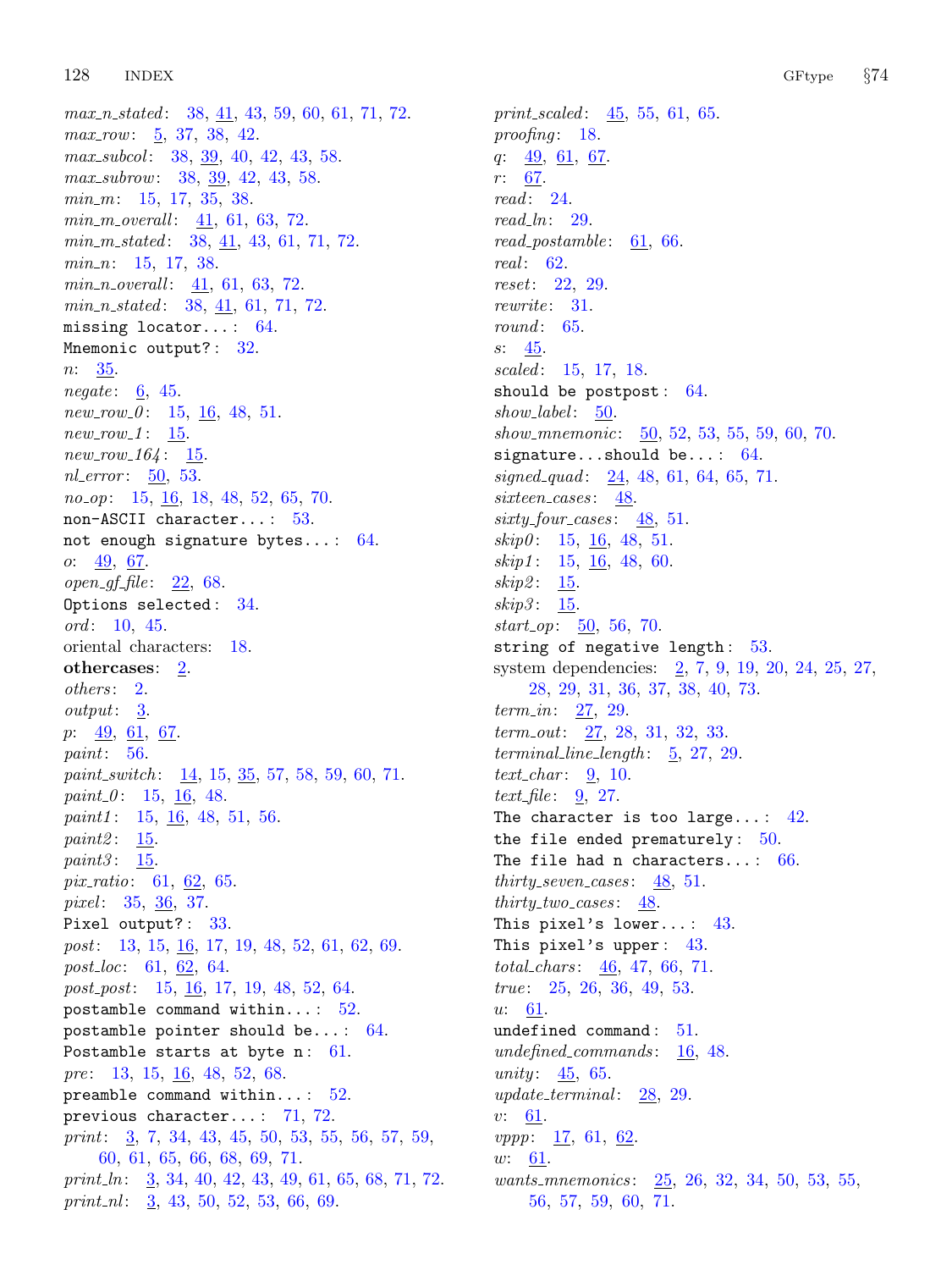wants\_pixels: [25](#page-11-0), [26](#page-11-0), [33](#page-12-0), [34](#page-12-0), [57](#page-18-0), [69](#page-22-0), [71](#page-23-0). white: [15](#page-6-0), [35](#page-13-0), [36](#page-13-0), [38](#page-13-0), [40](#page-14-0), [43](#page-14-0), [57](#page-18-0), [58](#page-19-0), [60](#page-19-0), [71](#page-23-0). write: [3](#page-1-0), [32](#page-12-0), [33](#page-12-0). write\_ln: [3](#page-1-0), [31](#page-12-0), [32](#page-12-0), [33](#page-12-0).  $xchr: \underline{10}, 11, 12, 53, 68.$  $xchr: \underline{10}, 11, 12, 53, 68.$  $xchr: \underline{10}, 11, 12, 53, 68.$  $xchr: \underline{10}, 11, 12, 53, 68.$  $xchr: \underline{10}, 11, 12, 53, 68.$  $xchr: \underline{10}, 11, 12, 53, 68.$  $xchr: \underline{10}, 11, 12, 53, 68.$  $xchr: \underline{10}, 11, 12, 53, 68.$  $xchr: \underline{10}, 11, 12, 53, 68.$  $xchr: \underline{10}, 11, 12, 53, 68.$  $xchr: \underline{10}, 11, 12, 53, 68.$ xord: [10](#page-3-0), [12](#page-4-0), [29](#page-11-0).  $xxx1: 15, 16, 48, 51, 70.$  $xxx1: 15, 16, 48, 51, 70.$  $xxx1: 15, 16, 48, 51, 70.$  $xxx1: 15, 16, 48, 51, 70.$  $xxx1: 15, 16, 48, 51, 70.$  $xxx1: 15, 16, 48, 51, 70.$  $xxx1: 15, 16, 48, 51, 70.$  $xxx1: 15, 16, 48, 51, 70.$  $xxx1: 15, 16, 48, 51, 70.$  $xxx1: 15, 16, 48, 51, 70.$  $xxx1: 15, 16, 48, 51, 70.$  $xxx2: 15.$  $xxx2: 15.$  $xxx2: 15.$ xxx3 : [15](#page-6-0) .  $xxx4: 15.$  $xxx4: 15.$  $xxx4: 15.$  $yyy: \quad 15, \underline{16}, \underline{18}, \underline{48}, \underline{51}, \underline{70}.$  $yyy: \quad 15, \underline{16}, \underline{18}, \underline{48}, \underline{51}, \underline{70}.$  $yyy: \quad 15, \underline{16}, \underline{18}, \underline{48}, \underline{51}, \underline{70}.$  $yyy: \quad 15, \underline{16}, \underline{18}, \underline{48}, \underline{51}, \underline{70}.$  $yyy: \quad 15, \underline{16}, \underline{18}, \underline{48}, \underline{51}, \underline{70}.$  $yyy: \quad 15, \underline{16}, \underline{18}, \underline{48}, \underline{51}, \underline{70}.$  $yyy: \quad 15, \underline{16}, \underline{18}, \underline{48}, \underline{51}, \underline{70}.$  $yyy: \quad 15, \underline{16}, \underline{18}, \underline{48}, \underline{51}, \underline{70}.$  $yyy: \quad 15, \underline{16}, \underline{18}, \underline{48}, \underline{51}, \underline{70}.$  $yyy: \quad 15, \underline{16}, \underline{18}, \underline{48}, \underline{51}, \underline{70}.$  $yyy: \quad 15, \underline{16}, \underline{18}, \underline{48}, \underline{51}, \underline{70}.$  $yyy: \quad 15, \underline{16}, \underline{18}, \underline{48}, \underline{51}, \underline{70}.$  $yyy: \quad 15, \underline{16}, \underline{18}, \underline{48}, \underline{51}, \underline{70}.$